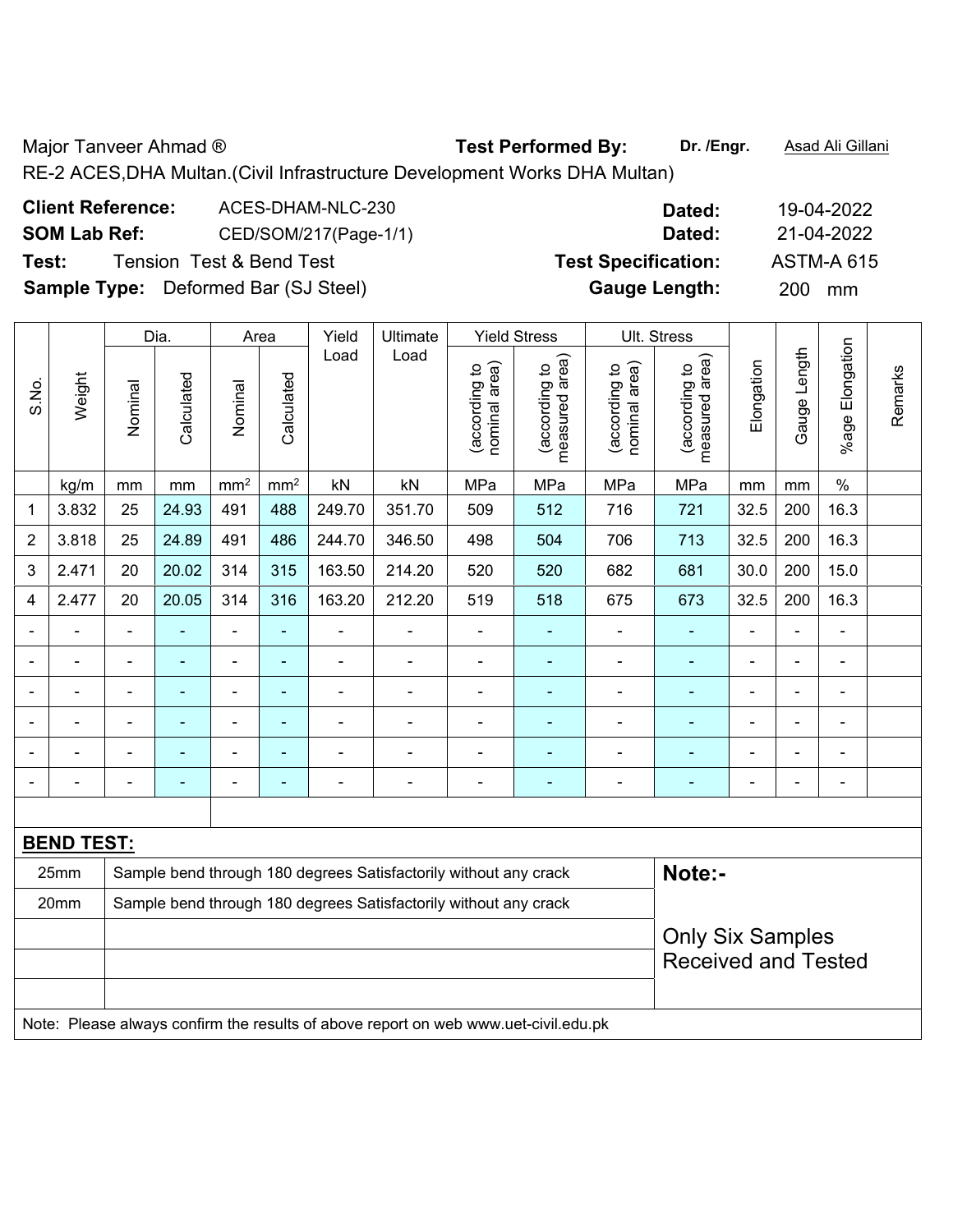Nauman Gull **Nauman Gull Commed By:** Test Performed By: Dr. /Engr. **Asad Ali Gillani** 

 $\epsilon$ 

PM Pro-Health,Lahore.(Children`s Heart Hospital And Research Institue)

|        | <b>Client Reference:</b><br>T211101-L008-UET/LHR |                            | <b>UVIVI LAN</b><br>Ref: | 218 (Page-1/ |
|--------|--------------------------------------------------|----------------------------|--------------------------|--------------|
| Dated: | 21-04-2022                                       |                            | Dated:                   | 21-04-2022   |
| Test:  | Tension Test & Bend Test                         | <b>Test Specification:</b> | ASTM-A-615               |              |

Gauge Length: **8** inch **Sample Type:** 

**SOM Lab Ref:** 218 (Page-1/1)

|      | ואטו ובא מ הבוות ובאנ |                     | <b>I CSL OPCUILCAUUII.</b> | AU INFATUIJ  |  |  |  |
|------|-----------------------|---------------------|----------------------------|--------------|--|--|--|
| :ו   | 8 inch                | <b>Sample Type:</b> |                            | Deformed Bar |  |  |  |
| Dia. | Area                  | Yield   Ultimate    | <b>Yield Stress</b>        | Ult. Stress  |  |  |  |

|       |                                                                                     | Dia.<br>Area<br>Yield<br>Ultimate<br>Yield Stress<br>UII. Stress |            |                          |                 |       |                                                                  |                                |                                             |                                |                                 |            |              |                 |         |
|-------|-------------------------------------------------------------------------------------|------------------------------------------------------------------|------------|--------------------------|-----------------|-------|------------------------------------------------------------------|--------------------------------|---------------------------------------------|--------------------------------|---------------------------------|------------|--------------|-----------------|---------|
| S.No. | Weight                                                                              | Nominal                                                          | Calculated | Nominal                  | Calculated      | Load  | Load                                                             | nominal area)<br>(according to | (according to<br>neasured area)<br>measured | nominal area)<br>(according to | measured area)<br>(according to | Elongation | Gauge Length | %age Elongation | Remarks |
|       | Ib/ft                                                                               | $\#$                                                             | in         | in <sup>2</sup>          | in <sup>2</sup> | Tons  | Tons                                                             | psi                            | psi                                         | psi                            | psi                             | in         | in           | $\%$            |         |
| 1     | 2.618                                                                               | 8                                                                | 0.990      | 0.79                     | 0.769           | 27.17 | 34.22                                                            | 75840                          | 77910                                       | 95530                          | 98140                           | 1.20       | 8.0          | 15.0            |         |
| 2     | 2.625                                                                               | 8                                                                | 0.991      | 0.79                     | 0.771           | 27.03 | 34.30                                                            | 75470                          | 77330                                       | 95760                          | 98120                           | 1.40       | 8.0          | 17.5            |         |
| 3     | 1.508                                                                               | 6                                                                | 0.751      | 0.44                     | 0.443           | 15.06 | 19.54                                                            | 75470                          | 74960                                       | 97950                          | 97290                           | 1.40       | 8.0          | 17.5            |         |
| 4     | 1.516                                                                               | 6                                                                | 0.754      | 0.44                     | 0.446           | 14.90 | 19.47                                                            | 74700                          | 73700                                       | 97590                          | 96280                           | 1.20       | 8.0          | 15.0            |         |
| 5     | 0.647                                                                               | 4                                                                | 0.492      | 0.20                     | 0.190           | 6.85  | 8.12                                                             | 75540                          | 79520                                       | 89590                          | 94310                           | 0.90       | 8.0          | 11.3            |         |
| 6     | 0.651                                                                               | $\overline{4}$                                                   | 0.493      | 0.20                     | 0.191           | 6.90  | 8.10                                                             | 76100                          | 79690                                       | 89370                          | 93580                           | 1.00       | 8.0          | 12.5            |         |
|       |                                                                                     |                                                                  |            | $\overline{\phantom{0}}$ |                 |       |                                                                  |                                |                                             |                                |                                 |            |              |                 |         |
|       |                                                                                     |                                                                  |            | $\blacksquare$           |                 |       |                                                                  |                                |                                             | $\blacksquare$                 | $\blacksquare$                  |            |              |                 |         |
|       |                                                                                     |                                                                  |            |                          |                 |       | $\blacksquare$                                                   |                                |                                             | ÷                              |                                 |            |              | $\blacksquare$  |         |
|       |                                                                                     |                                                                  |            | $\overline{a}$           |                 |       | ÷                                                                |                                |                                             | Ē,                             | ٠                               |            |              | ÷               |         |
|       |                                                                                     |                                                                  |            |                          |                 |       |                                                                  |                                |                                             |                                |                                 |            |              |                 |         |
|       | <b>BEND TEST:</b>                                                                   |                                                                  |            |                          |                 |       |                                                                  |                                |                                             |                                |                                 |            |              |                 |         |
|       | #8                                                                                  |                                                                  |            |                          |                 |       | Sample bend through 180 degrees Satisfactorily without any crack |                                |                                             |                                | Note:-                          |            |              |                 |         |
|       | #6                                                                                  |                                                                  |            |                          |                 |       | Sample bend through 180 degrees Satisfactorily without any crack |                                |                                             |                                |                                 |            |              |                 |         |
|       | #4                                                                                  |                                                                  |            |                          |                 |       | Sample bend through 180 degrees Satisfactorily without any crack |                                |                                             |                                | <b>Only Nine Samples</b>        |            |              |                 |         |
|       |                                                                                     |                                                                  |            |                          |                 |       | <b>Received and Tested</b>                                       |                                |                                             |                                |                                 |            |              |                 |         |
|       |                                                                                     |                                                                  |            |                          |                 |       |                                                                  |                                |                                             |                                |                                 |            |              |                 |         |
|       | Note: Please always confirm the results of above report on web www.uet-civil.edu.pk |                                                                  |            |                          |                 |       |                                                                  |                                |                                             |                                |                                 |            |              |                 |         |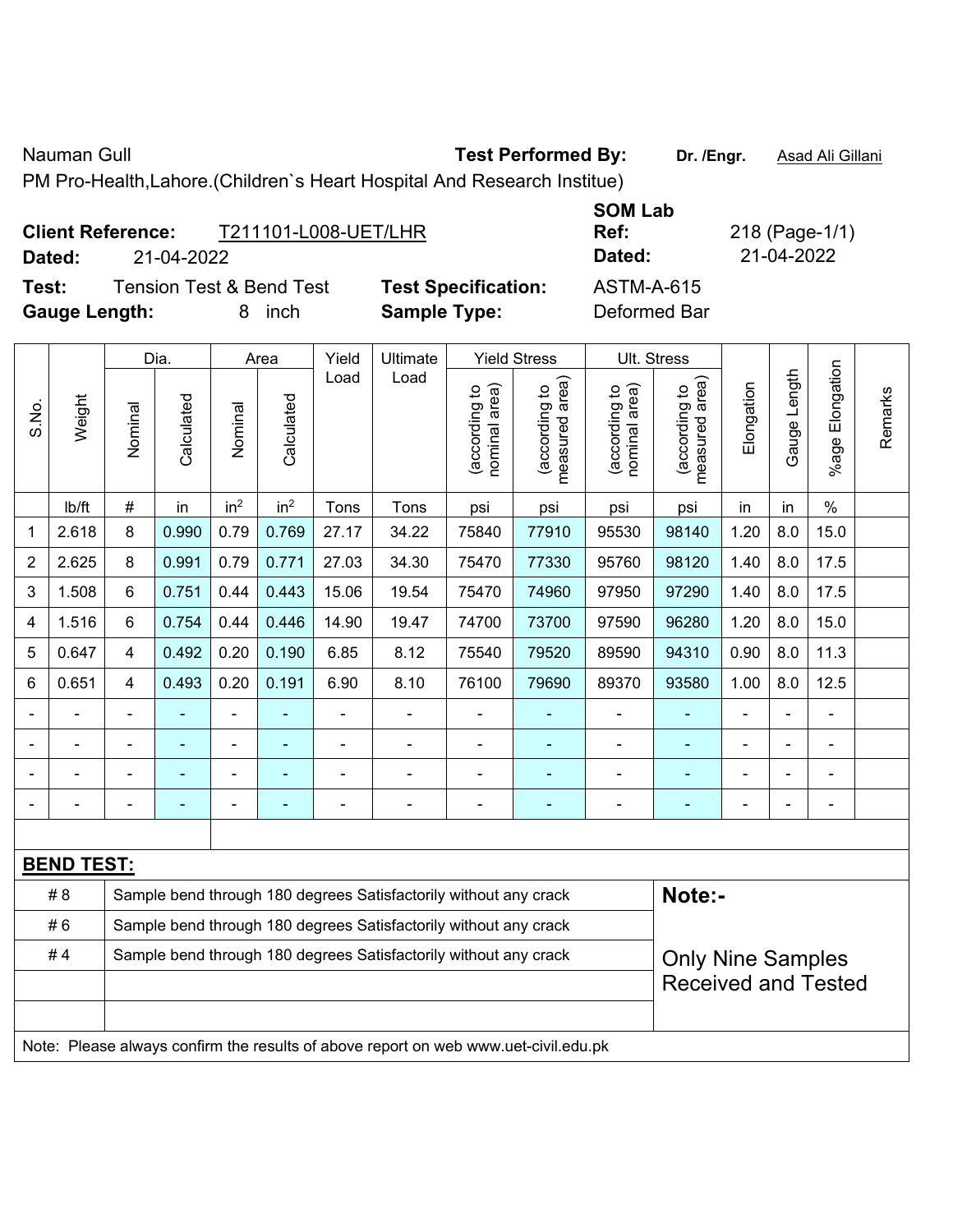Engr. Muhammad Zaid Abbas **Test Performed By: Dr. /Engr.** Asad Ali Gillani

CM Zameen Quadrangle.(Const. Of Zameen Quadrangle at Plot No.49,Gulberg-V Lahore)

| <b>Client Reference:</b> | ZD/ZQ/GSW/019 | Ref:   | 219 (Page-1/ |
|--------------------------|---------------|--------|--------------|
| Dated:                   | 20-04-2022    | Dated: | 21-04-2022   |

**Test:** Tension Test & Bend Test **Test Specification:** ASTM-A-615 **Gauge Length:** 8 inch **Sample Type:** Deformed Bar (Kamran Steel)

| <b>SOM Lab</b> |                |
|----------------|----------------|
| Ref:           | 219 (Page-1/1) |
| Dated:         | 21-04-2022     |

|                |                   |                                                                                     | Dia.                      |                 | Area            | <b>Yield Stress</b> | Ult. Stress                                                      |                                |                                 |                                |                                 |                          |                |                          |         |
|----------------|-------------------|-------------------------------------------------------------------------------------|---------------------------|-----------------|-----------------|---------------------|------------------------------------------------------------------|--------------------------------|---------------------------------|--------------------------------|---------------------------------|--------------------------|----------------|--------------------------|---------|
| S.No.          | Weight            | Nominal                                                                             | Calculated                | Nominal         | Calculated      | Load                | Load                                                             | nominal area)<br>(according to | measured area)<br>(according to | nominal area)<br>(according to | (according to<br>measured area) | Elongation               | Gauge Length   | Elongation<br>$%$ age    | Remarks |
|                | lb/ft             | $\#$                                                                                | in                        | in <sup>2</sup> | in <sup>2</sup> | Tons                | Tons                                                             | psi                            | psi                             | psi                            | psi                             | in                       | in             | $\%$                     |         |
| $\mathbf{1}$   | 0.666             | $\overline{\mathbf{4}}$                                                             | 0.500                     | 0.20            | 0.196           | 5.93                | 8.38                                                             | 65420                          | 66760                           | 92400                          | 94290                           | 1.00                     | 8.0            | 12.5                     |         |
| $\overline{2}$ | 0.651             | $\overline{\mathbf{4}}$                                                             | 0.493                     | 0.20            | 0.191           | 5.86                | 8.15                                                             | 64640                          | 67680                           | 89930                          | 94170                           | 1.10                     | 8.0            | 13.8                     |         |
|                |                   |                                                                                     |                           | ÷,              |                 | ÷,                  | ÷,                                                               | $\blacksquare$                 |                                 | ÷                              | $\blacksquare$                  | L,                       | ÷,             | ÷,                       |         |
|                | $\blacksquare$    | $\blacksquare$                                                                      | $\blacksquare$            | $\blacksquare$  | $\blacksquare$  | $\blacksquare$      | $\blacksquare$                                                   | $\blacksquare$                 | $\blacksquare$                  | ÷                              | $\blacksquare$                  | $\blacksquare$           | $\blacksquare$ | $\blacksquare$           |         |
| $\blacksquare$ | ÷                 | $\blacksquare$                                                                      | ÷                         | $\blacksquare$  | $\sim$          | $\frac{1}{2}$       | ÷,                                                               | $\blacksquare$                 | $\blacksquare$                  | $\overline{\phantom{0}}$       | $\blacksquare$                  | $\overline{\phantom{a}}$ | ÷,             | $\blacksquare$           |         |
|                | $\blacksquare$    | $\blacksquare$                                                                      | $\blacksquare$            | $\blacksquare$  | ٠               | $\blacksquare$      | ä,                                                               | $\blacksquare$                 | $\blacksquare$                  | ÷,                             | $\blacksquare$                  | $\blacksquare$           | $\blacksquare$ | $\blacksquare$           |         |
|                | $\blacksquare$    | $\blacksquare$                                                                      | ÷                         | $\blacksquare$  | ٠               | $\blacksquare$      | ÷                                                                | $\overline{\phantom{a}}$       | $\blacksquare$                  | $\blacksquare$                 | $\blacksquare$                  | $\blacksquare$           | ä,             | $\blacksquare$           |         |
|                |                   |                                                                                     | $\blacksquare$            | $\blacksquare$  |                 |                     |                                                                  |                                |                                 | $\overline{a}$                 | Ē,                              |                          |                | $\overline{\phantom{a}}$ |         |
|                |                   |                                                                                     |                           | ÷               |                 |                     | $\blacksquare$                                                   | $\blacksquare$                 |                                 |                                |                                 |                          |                | ÷                        |         |
|                |                   |                                                                                     | $\blacksquare$            | ÷               | ۰               | $\overline{a}$      | -                                                                | $\blacksquare$                 | $\overline{a}$                  | -                              | ٠                               | -                        | $\blacksquare$ | $\overline{\phantom{a}}$ |         |
|                |                   |                                                                                     |                           |                 |                 |                     |                                                                  |                                |                                 |                                |                                 |                          |                |                          |         |
|                | <b>BEND TEST:</b> |                                                                                     |                           |                 |                 |                     |                                                                  |                                |                                 |                                |                                 |                          |                |                          |         |
|                | #4                |                                                                                     |                           |                 |                 |                     | Sample bend through 180 degrees Satisfactorily without any crack |                                |                                 |                                | Note:-                          |                          |                |                          |         |
|                |                   |                                                                                     |                           |                 |                 |                     |                                                                  |                                |                                 |                                |                                 |                          |                |                          |         |
|                |                   |                                                                                     | <b>Only Three Samples</b> |                 |                 |                     |                                                                  |                                |                                 |                                |                                 |                          |                |                          |         |
|                |                   |                                                                                     |                           |                 |                 |                     |                                                                  |                                |                                 |                                | <b>Received and Tested</b>      |                          |                |                          |         |
|                |                   | Note: Please always confirm the results of above report on web www.uet-civil.edu.pk |                           |                 |                 |                     |                                                                  |                                |                                 |                                |                                 |                          |                |                          |         |
|                |                   |                                                                                     |                           |                 |                 |                     |                                                                  |                                |                                 |                                |                                 |                          |                |                          |         |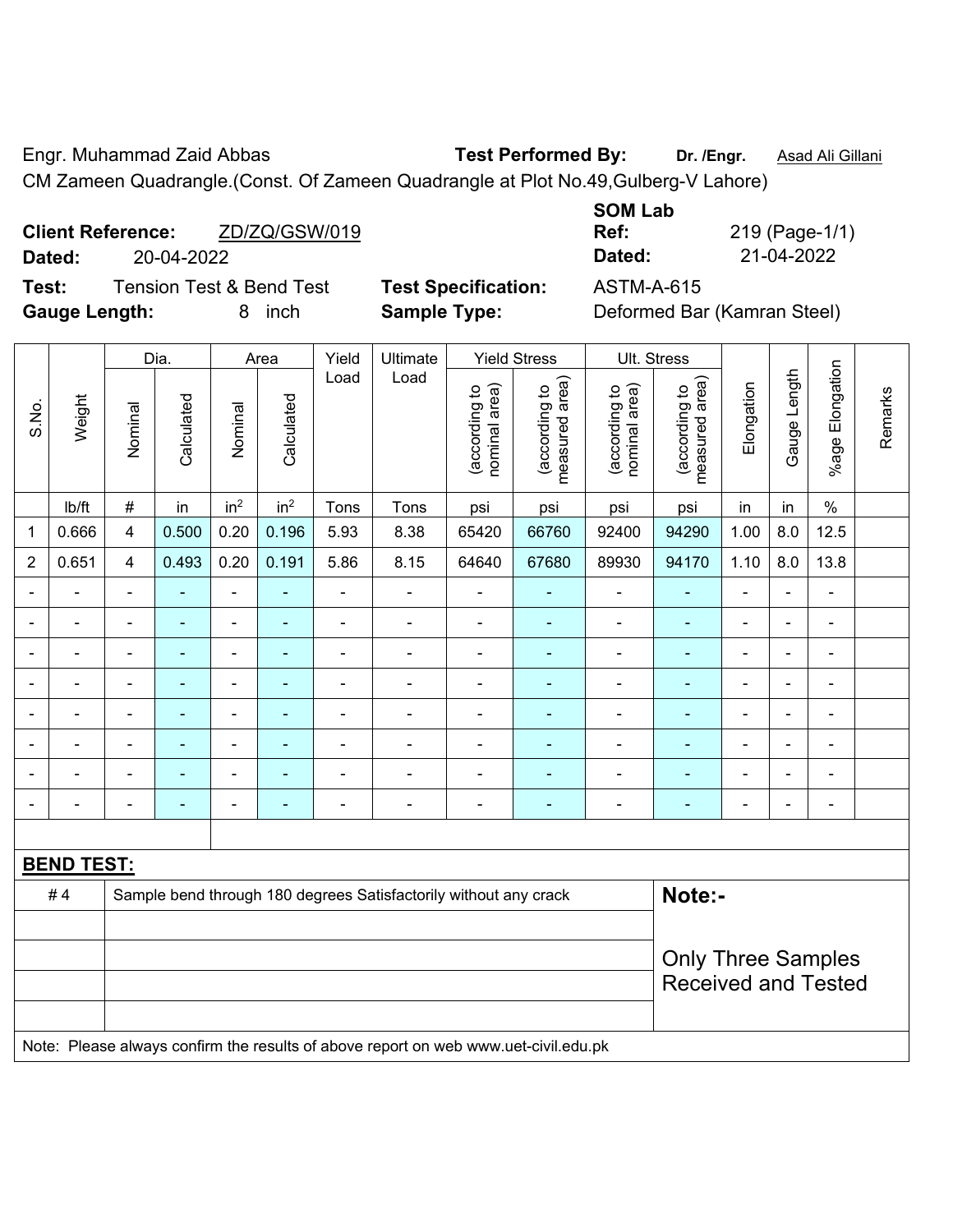G3 Engg Consultants. RE **Test Performed By:** Dr. /Engr. **Asad Ali Gillani** 

Consultancy Services For Master Plangg,Design & Const. Supervision Strengthening Of Uni Of Nrw)

| Dated:               | <b>Client Reference:</b><br>24-03-2022 | G3/UON-RE/112                       |                            | <b>SOM Lab</b><br>Ref:<br>Dated:       | 220 (Page-1/1)<br>21-04-2022 |
|----------------------|----------------------------------------|-------------------------------------|----------------------------|----------------------------------------|------------------------------|
| Test:                |                                        | <b>Tension Test &amp; Bend Test</b> | <b>Test Specification:</b> | <b>ASTM-A-615</b><br>Deformed Bar (SGI |                              |
| <b>Gauge Length:</b> |                                        | inch                                | <b>Sample Type:</b>        | Steel)                                 |                              |

|                |                   |                | Dia.                     | Yield<br>Ultimate<br><b>Yield Stress</b><br>Ult. Stress<br>Area |                 |                                                                  |                                                                                     |                                |                                 |                                |                                 |                |                          |                 |         |
|----------------|-------------------|----------------|--------------------------|-----------------------------------------------------------------|-----------------|------------------------------------------------------------------|-------------------------------------------------------------------------------------|--------------------------------|---------------------------------|--------------------------------|---------------------------------|----------------|--------------------------|-----------------|---------|
| S.No.          | Weight            | Nominal        | Calculated               | Nominal                                                         | Calculated      | Load                                                             | Load                                                                                | nominal area)<br>(according to | measured area)<br>(according to | nominal area)<br>(according to | measured area)<br>(according to | Elongation     | Gauge Length             | %age Elongation | Remarks |
|                | lb/ft             | #              | in                       | in <sup>2</sup>                                                 | in <sup>2</sup> | Tons                                                             | Tons                                                                                | psi                            | psi                             | psi                            | psi                             | in             | in                       | $\%$            |         |
| 1              | 1.484             | 6              | 0.745                    | 0.44                                                            | 0.436           | 16.18                                                            | 20.59                                                                               | 81090                          | 81830                           | 103210                         | 104160                          | 1.20           | 8.0                      | 15.0            |         |
| $\overline{2}$ | 1.484             | 6              | 0.745                    | 0.44                                                            | 0.436           | 12.97                                                            | 20.90                                                                               | 65000                          | 65590                           | 104750                         | 105710                          | 1.30           | 8.0                      | 16.3            |         |
| 3              | 0.674             | 4              | 0.502                    | 0.20                                                            | 0.198           | 5.86                                                             | 9.33                                                                                | 64640                          | 65290                           | 102860                         | 103890                          | 1.00           | 8.0                      | 12.5            |         |
| 4              | 0.670             | 4              | 0.501                    | 0.20                                                            | 0.197           | 5.81                                                             | 9.45                                                                                | 64080                          | 65050                           | 104200                         | 105790                          | 1.10           | 8.0                      | 13.8            |         |
|                |                   |                |                          | ä,                                                              |                 |                                                                  | $\blacksquare$                                                                      | L.                             |                                 |                                | $\blacksquare$                  |                |                          |                 |         |
|                | ä,                |                | ÷                        | ۰                                                               |                 |                                                                  | ÷                                                                                   | $\blacksquare$                 |                                 | ÷                              | $\blacksquare$                  |                |                          | $\blacksquare$  |         |
| $\blacksquare$ | $\overline{a}$    | $\blacksquare$ | $\blacksquare$           | ÷,                                                              |                 | $\blacksquare$                                                   | ä,                                                                                  | $\blacksquare$                 | $\blacksquare$                  | $\blacksquare$                 | ٠                               | $\blacksquare$ | $\overline{\phantom{0}}$ | $\blacksquare$  |         |
|                | $\blacksquare$    | $\blacksquare$ | ۰                        | ÷                                                               |                 | $\blacksquare$                                                   | $\blacksquare$                                                                      | ä,                             | ٠                               | $\blacksquare$                 | ٠                               | $\blacksquare$ | $\overline{\phantom{0}}$ | $\blacksquare$  |         |
|                | $\blacksquare$    | $\blacksquare$ | ÷                        | $\overline{\phantom{0}}$                                        |                 | $\blacksquare$                                                   | $\blacksquare$                                                                      | $\blacksquare$                 | ÷                               | $\blacksquare$                 | $\blacksquare$                  | $\blacksquare$ |                          | ÷               |         |
|                | $\blacksquare$    | $\blacksquare$ | $\overline{\phantom{0}}$ | ÷                                                               |                 | $\blacksquare$                                                   | $\overline{\phantom{a}}$                                                            | $\blacksquare$                 | ۰                               | $\blacksquare$                 | $\blacksquare$                  | $\blacksquare$ |                          | $\blacksquare$  |         |
|                |                   |                |                          |                                                                 |                 |                                                                  |                                                                                     |                                |                                 |                                |                                 |                |                          |                 |         |
|                | <b>BEND TEST:</b> |                |                          |                                                                 |                 |                                                                  |                                                                                     |                                |                                 |                                |                                 |                |                          |                 |         |
|                | #6                |                |                          |                                                                 |                 |                                                                  | Sample bend through 180 degrees Satisfactorily without any crack                    |                                |                                 |                                | Note:-                          |                |                          |                 |         |
|                | #4                |                |                          |                                                                 |                 | Sample bend through 180 degrees Satisfactorily without any crack |                                                                                     |                                |                                 |                                |                                 |                |                          |                 |         |
|                |                   |                |                          |                                                                 |                 |                                                                  |                                                                                     | <b>Only Six Samples</b>        |                                 |                                |                                 |                |                          |                 |         |
|                |                   |                |                          |                                                                 |                 |                                                                  |                                                                                     |                                |                                 |                                | <b>Received and Tested</b>      |                |                          |                 |         |
|                |                   |                |                          |                                                                 |                 |                                                                  |                                                                                     |                                |                                 |                                |                                 |                |                          |                 |         |
|                |                   |                |                          |                                                                 |                 |                                                                  | Note: Please always confirm the results of above report on web www.uet-civil.edu.pk |                                |                                 |                                |                                 |                |                          |                 |         |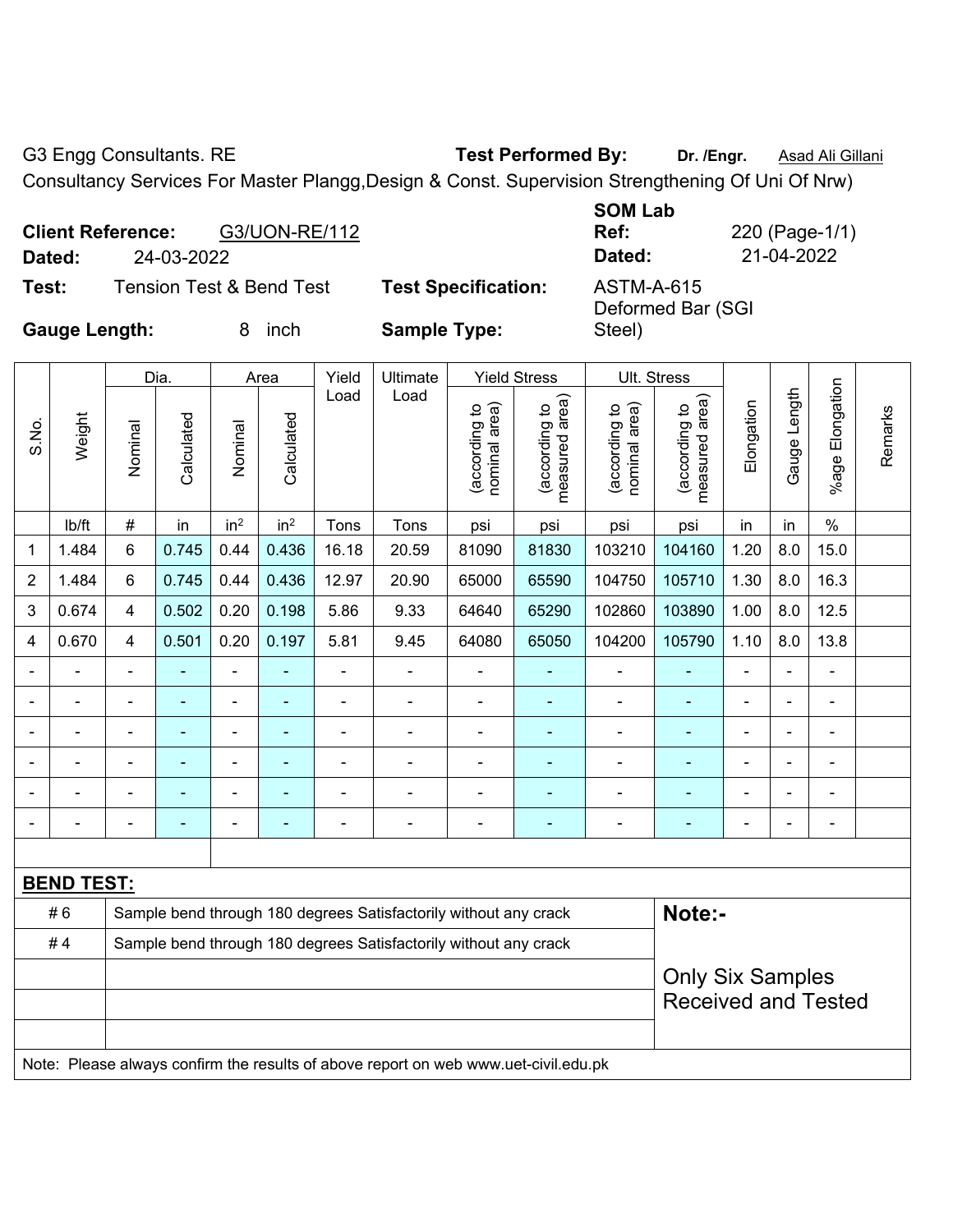Muhammad Adnan Alam RE **Test Performed By: Dr. /Engr.** S Asad Ali Gillani ACES (Mosque & Adit Staff Residence at Golf Mainten. Facility Of Rumanza Golf Course DHA Multan)

|                                                             | <b>Client Reference:</b> | ACES-DHAM-RGC-WBC-30 |       |                     |                            | <b>SOM Lab</b><br>Ref:            |            |  | 222 (Page-1/1) |  |  |
|-------------------------------------------------------------|--------------------------|----------------------|-------|---------------------|----------------------------|-----------------------------------|------------|--|----------------|--|--|
| Dated:<br>19-04-2022<br><b>Tension Test &amp; Bend Test</b> |                          |                      |       |                     |                            | Dated:                            | 21-04-2022 |  |                |  |  |
| Test:<br>Gauge Length:                                      |                          | inch<br>8            |       | <b>Sample Type:</b> | <b>Test Specification:</b> | <b>ASTM-A-615</b><br>Deformed Bar |            |  |                |  |  |
| Dia.                                                        |                          | Area                 | Yield | Ultimate            | <b>Yield Stress</b>        | Ult. Stress                       |            |  |                |  |  |

|                |                                                                                     |                | Dia.                         | Area<br>Yield<br>Ultimate<br>Yield Stress<br>UII. Stress |                 |                          |                                                                  |                                |                                 |                                |                                 |                |                |                 |         |
|----------------|-------------------------------------------------------------------------------------|----------------|------------------------------|----------------------------------------------------------|-----------------|--------------------------|------------------------------------------------------------------|--------------------------------|---------------------------------|--------------------------------|---------------------------------|----------------|----------------|-----------------|---------|
| S.No.          | Weight                                                                              | Nominal        | Calculated                   | Nominal                                                  | Calculated      | Load                     | Load                                                             | nominal area)<br>(according to | measured area)<br>(according to | (according to<br>nominal area) | measured area)<br>(according to | Elongation     | Gauge Length   | %age Elongation | Remarks |
|                | lb/ft                                                                               | $\#$           | in                           | in <sup>2</sup>                                          | in <sup>2</sup> | Tons                     | Tons                                                             | psi                            | psi                             | psi                            | psi                             | in             | in             | $\%$            |         |
| 1              | 0.687                                                                               | $\overline{4}$ | 0.507                        | 0.20                                                     | 0.202           | 5.88                     | 8.72                                                             | 64860                          | 64220                           | 96110                          | 95160                           | 1.30           | $8.0\,$        | 16.3            |         |
| $\overline{2}$ | 0.638                                                                               | 4              | 0.488                        | 0.20                                                     | 0.187           | 6.70                     | 9.35                                                             | 73850                          | 78990                           | 103080                         | 110250                          | 1.50           | 8.0            | 18.8            |         |
|                |                                                                                     | ۰              | $\blacksquare$               |                                                          |                 |                          | $\blacksquare$                                                   |                                |                                 |                                | ٠                               | $\blacksquare$ |                |                 |         |
|                |                                                                                     |                | $\qquad \qquad \blacksquare$ |                                                          |                 |                          |                                                                  |                                |                                 |                                |                                 |                |                | $\blacksquare$  |         |
| $\blacksquare$ | $\blacksquare$                                                                      | ÷.             | $\blacksquare$               | $\blacksquare$                                           | $\blacksquare$  | $\blacksquare$           | $\blacksquare$                                                   | ä,                             | $\blacksquare$                  | $\overline{\phantom{0}}$       | $\blacksquare$                  | ÷              | $\blacksquare$ | $\blacksquare$  |         |
| $\blacksquare$ | $\blacksquare$                                                                      | $\blacksquare$ | $\blacksquare$               | $\overline{\phantom{a}}$                                 | ä,              | $\blacksquare$           | $\blacksquare$                                                   | ÷                              | $\blacksquare$                  | $\overline{\phantom{0}}$       | $\blacksquare$                  | $\blacksquare$ | ۰              | $\blacksquare$  |         |
| $\blacksquare$ | $\blacksquare$                                                                      |                | $\blacksquare$               |                                                          |                 | $\overline{\phantom{0}}$ | $\blacksquare$                                                   | $\blacksquare$                 |                                 | ٠                              | $\overline{a}$                  |                |                | $\blacksquare$  |         |
|                |                                                                                     |                |                              |                                                          |                 |                          |                                                                  |                                |                                 |                                | $\overline{\phantom{0}}$        |                |                |                 |         |
|                |                                                                                     | $\blacksquare$ | $\blacksquare$               | $\blacksquare$                                           | $\blacksquare$  |                          |                                                                  |                                |                                 |                                | ٠                               |                |                | $\blacksquare$  |         |
| $\blacksquare$ |                                                                                     | $\blacksquare$ | $\blacksquare$               | $\blacksquare$                                           |                 | Ē,                       | $\blacksquare$                                                   | $\blacksquare$                 | $\blacksquare$                  | Ē,                             | $\blacksquare$                  | $\blacksquare$ |                | $\blacksquare$  |         |
|                |                                                                                     |                |                              |                                                          |                 |                          |                                                                  |                                |                                 |                                |                                 |                |                |                 |         |
|                | <b>BEND TEST:</b>                                                                   |                |                              |                                                          |                 |                          |                                                                  |                                |                                 |                                |                                 |                |                |                 |         |
|                | #4                                                                                  |                |                              |                                                          |                 |                          | Sample bend through 180 degrees Satisfactorily without any crack |                                |                                 |                                | Note:-                          |                |                |                 |         |
|                |                                                                                     |                |                              |                                                          |                 |                          |                                                                  |                                |                                 |                                |                                 |                |                |                 |         |
|                |                                                                                     |                | <b>Only Three Samples</b>    |                                                          |                 |                          |                                                                  |                                |                                 |                                |                                 |                |                |                 |         |
|                |                                                                                     |                |                              |                                                          |                 |                          |                                                                  |                                |                                 |                                | <b>Received and Tested</b>      |                |                |                 |         |
|                |                                                                                     |                |                              |                                                          |                 |                          |                                                                  |                                |                                 |                                |                                 |                |                |                 |         |
|                | Note: Please always confirm the results of above report on web www.uet-civil.edu.pk |                |                              |                                                          |                 |                          |                                                                  |                                |                                 |                                |                                 |                |                |                 |         |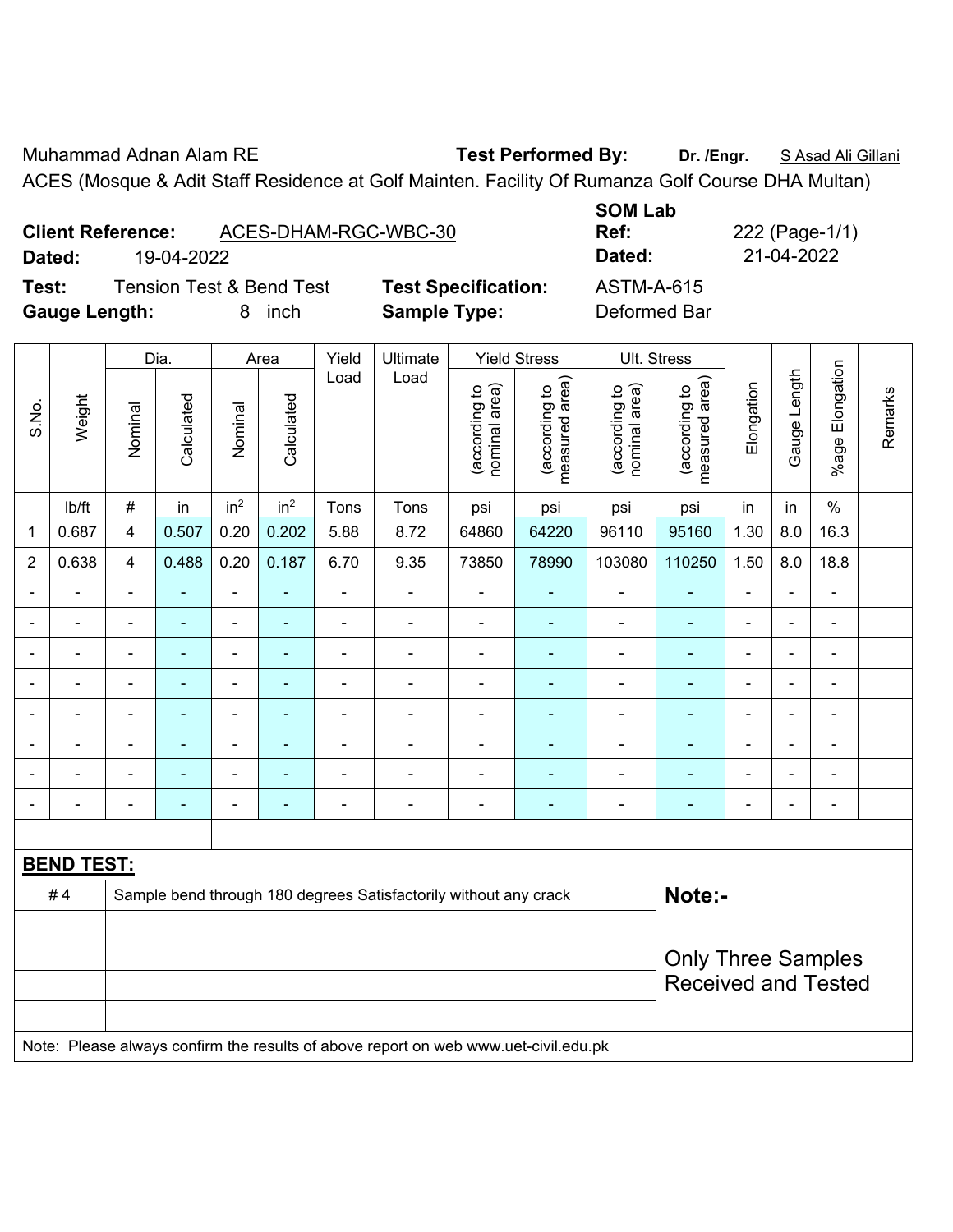Engineering Services Consultants **Test Performed By: Dr. /Engr.** Asad Ali Gillani RE Lhr.(Estb Of Center Of Excellence Boys At Chakwal)

**Test:** Tension Test & Bend Test **Test Specification:** ASTM-A-615 **Gauge Length:** 8 inch **Sample Type:** Deformed Bar (FF Steel)

|                          | RE Lhr. (Estb Of Center Of Excellence Boys At Chakwal) |                |              |
|--------------------------|--------------------------------------------------------|----------------|--------------|
|                          |                                                        | <b>SOM Lab</b> |              |
| <b>Client Reference:</b> | RE/ESC/COE/2022-34                                     | Ref:           | 223 (Page-1/ |
| Dated:                   | 18-04-2022                                             | Dated:         | 21-04-2022   |

|                |                   |                              | Dia.           |                 | Area                                                             | Yield          | Ultimate                                                                            |                                | <b>Yield Stress</b>             |                                | Ult. Stress                                 |                |                |                    |         |
|----------------|-------------------|------------------------------|----------------|-----------------|------------------------------------------------------------------|----------------|-------------------------------------------------------------------------------------|--------------------------------|---------------------------------|--------------------------------|---------------------------------------------|----------------|----------------|--------------------|---------|
| S.No.          | Weight            | Nominal                      | Calculated     | Nominal         | Calculated                                                       | Load           | Load                                                                                | nominal area)<br>(according to | measured area)<br>(according to | nominal area)<br>(according to | (according to<br>measured area)<br>measured | Elongation     | Gauge Length   | Elongation<br>%age | Remarks |
|                | lb/ft             | $\#$                         | in             | in <sup>2</sup> | in <sup>2</sup>                                                  | Tons           | Tons                                                                                | psi                            | psi                             | psi                            | psi                                         | in             | in             | $\%$               |         |
| 1              | 2.771             | 8                            | 1.018          | 0.79            | 0.814                                                            | 22.43          | 35.80                                                                               | 62610                          | 60760                           | 99950                          | 97000                                       | 1.40           | 8.0            | 17.5               |         |
| $\overline{2}$ | 2.642             | 8                            | 0.994          | 0.79            | 0.776                                                            | 22.24          | 35.83                                                                               | 62100                          | 63220                           | 100030                         | 101840                                      | 1.30           | 8.0            | 16.3               |         |
| 3              | 1.490             | 6                            | 0.747          | 0.44            | 0.438                                                            | 12.41          | 19.59                                                                               | 62190                          | 62470                           | 98210                          | 98650                                       | 1.40           | 8.0            | 17.5               |         |
| 4              | 1.479             | 6                            | 0.744          | 0.44            | 0.435                                                            | 12.39          | 19.67                                                                               | 62080                          | 62800                           | 98610                          | 99750                                       | 1.30           | 8.0            | 16.3               |         |
|                |                   | ÷,                           | ä,             | $\blacksquare$  |                                                                  | ÷,             | $\blacksquare$                                                                      | ÷,                             | ÷                               | $\blacksquare$                 | ÷,                                          | ÷,             |                | $\overline{a}$     |         |
|                |                   | $\qquad \qquad \blacksquare$ | $\blacksquare$ | $\blacksquare$  | $\blacksquare$                                                   | $\blacksquare$ | $\blacksquare$                                                                      | ÷,                             | $\blacksquare$                  | $\blacksquare$                 | $\qquad \qquad \blacksquare$                | $\blacksquare$ | $\blacksquare$ | $\blacksquare$     |         |
|                | ÷.                | ÷,                           | $\blacksquare$ | $\blacksquare$  | ۰                                                                | ÷,             | $\blacksquare$                                                                      | ÷,                             | ÷                               | ۰                              | ÷                                           | $\blacksquare$ | ä,             | ÷,                 |         |
|                |                   | $\blacksquare$               | $\blacksquare$ | $\blacksquare$  | ٠                                                                | ä,             | $\blacksquare$                                                                      | ä,                             | ä,                              | $\blacksquare$                 | $\blacksquare$                              | ä,             | ÷              | $\blacksquare$     |         |
|                |                   |                              |                |                 |                                                                  |                |                                                                                     |                                |                                 |                                |                                             |                |                |                    |         |
|                |                   |                              |                | L,              |                                                                  |                | $\blacksquare$                                                                      | $\blacksquare$                 |                                 | $\blacksquare$                 | ۰                                           |                |                | $\blacksquare$     |         |
|                |                   |                              |                |                 |                                                                  |                |                                                                                     |                                |                                 |                                |                                             |                |                |                    |         |
|                | <b>BEND TEST:</b> |                              |                |                 |                                                                  |                |                                                                                     |                                |                                 |                                |                                             |                |                |                    |         |
|                | # 8               |                              |                |                 |                                                                  |                | Sample bend through 180 degrees Satisfactorily without any crack                    |                                |                                 |                                | Note:-                                      |                |                |                    |         |
|                | #6                |                              |                |                 | Sample bend through 180 degrees Satisfactorily without any crack |                |                                                                                     |                                |                                 |                                |                                             |                |                |                    |         |
|                |                   |                              |                |                 |                                                                  |                | <b>Only Six Samples</b>                                                             |                                |                                 |                                |                                             |                |                |                    |         |
|                |                   |                              |                |                 |                                                                  |                |                                                                                     |                                |                                 |                                | <b>Received and Tested</b>                  |                |                |                    |         |
|                |                   |                              |                |                 |                                                                  |                |                                                                                     |                                |                                 |                                |                                             |                |                |                    |         |
|                |                   |                              |                |                 |                                                                  |                | Note: Please always confirm the results of above report on web www.uet-civil.edu.pk |                                |                                 |                                |                                             |                |                |                    |         |

**Ref:** 223 (Page-1/2)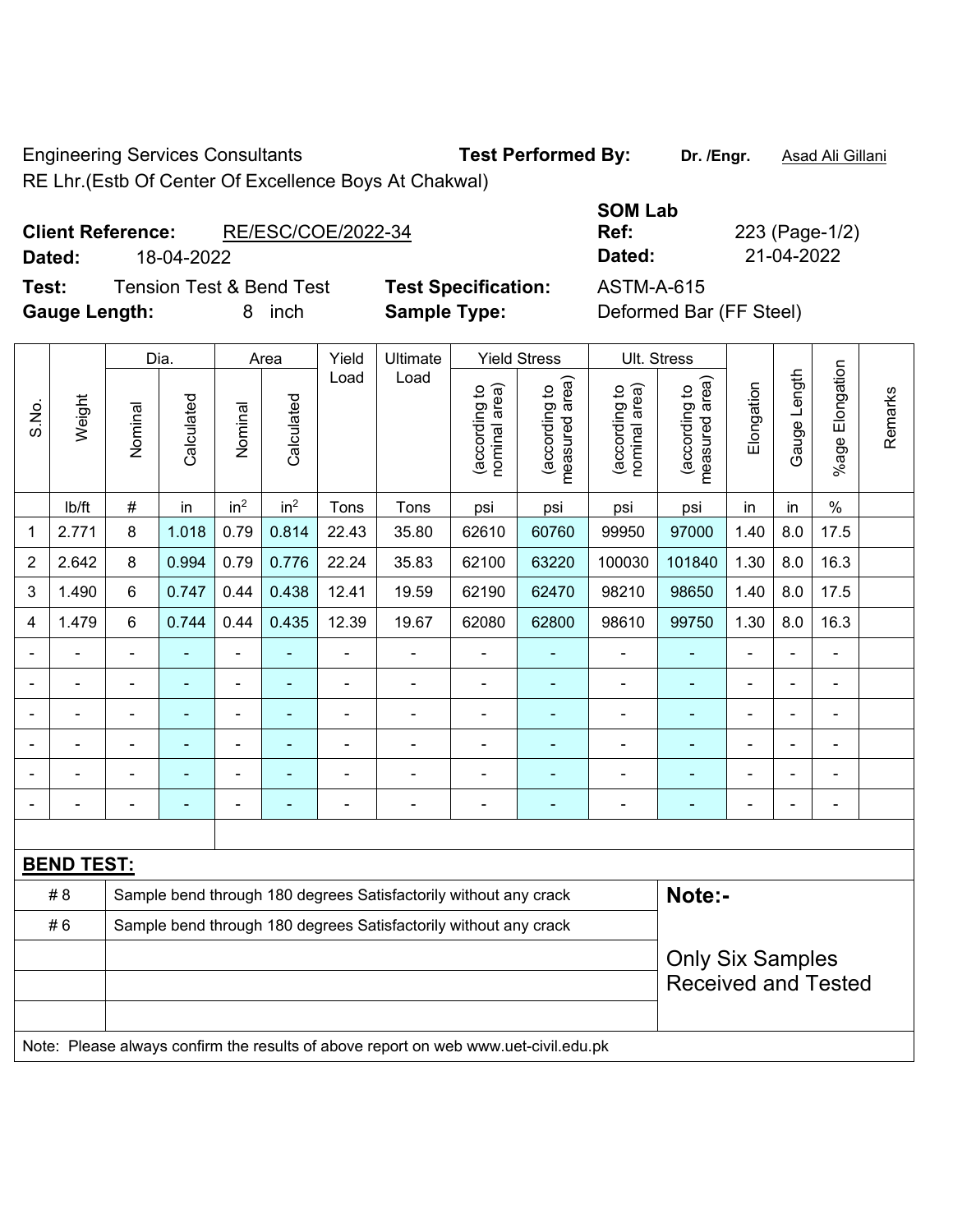Engineering Services Consultants **Test Performed By: Dr. /Engr.** Asad Ali Gillani RE Lhr.(Estb Of Center Of Excellence Boys At Chakwal)

T

 $\top$ 

٦

|        | <b>Client Reference:</b> | RE/ESC/COE/2022-35                  |                            |
|--------|--------------------------|-------------------------------------|----------------------------|
| Dated: | 18-04-2022               |                                     |                            |
| Test:  |                          | <b>Tension Test &amp; Bend Test</b> | <b>Test Specification:</b> |

**Ref:** 223 (Page-2/2) **Dated:** 18-04-2022 **Dated:** 21-04-2022 **Test:** Tension Test & Bend Test **Test Specification:** ASTM-A-615 Deformed Bar (Zia

Τ

**SOM Lab** 

Steel)

**Gauge Length:** 8 inch **Sample Type:** 

Τ

 $\Gamma$ 

┬

 $\overline{V}_{\text{ideal}}$ 

|                |                   |                            | Yield<br><b>Yield Stress</b><br>Ult. Stress<br>Dia.<br>Ultimate<br>Area |                 |                 |                |                                                                                     |                                |                                    |                                |                                 |            |                |                 |         |
|----------------|-------------------|----------------------------|-------------------------------------------------------------------------|-----------------|-----------------|----------------|-------------------------------------------------------------------------------------|--------------------------------|------------------------------------|--------------------------------|---------------------------------|------------|----------------|-----------------|---------|
| S.No.          | Weight            | Nominal                    | Calculated                                                              | Nominal         | Calculated      | Load           | Load                                                                                | (according to<br>nominal area) | area)<br>(according to<br>measured | nominal area)<br>(according to | (according to<br>measured area) | Elongation | Gauge Length   | %age Elongation | Remarks |
|                | lb/ft             | $\#$                       | in                                                                      | in <sup>2</sup> | in <sup>2</sup> | Tons           | Tons                                                                                | psi                            | psi                                | psi                            | psi                             | in         | in             | $\%$            |         |
| 1              | 2.651             | 8                          | 0.996                                                                   | 0.79            | 0.779           | 27.78          | 35.70                                                                               | 77550                          | 78640                              | 99660                          | 101070                          | 1.10       | 8.0            | 13.8            |         |
| $\overline{2}$ | 2.641             | 8                          | 0.994                                                                   | 0.79            | 0.776           | 23.87          | 33.03                                                                               | 66650                          | 67850                              | 92210                          | 93870                           | 1.30       | 8.0            | 16.3            |         |
| 3              | 1.513             | 6                          | 0.753                                                                   | 0.44            | 0.445           | 13.32          | 19.54                                                                               | 66780                          | 66030                              | 97950                          | 96850                           | 1.40       | 8.0            | 17.5            |         |
| 4              | 1.505             | 6                          | 0.750                                                                   | 0.44            | 0.442           | 13.12          | 19.49                                                                               | 65760                          | 65460                              | 97690                          | 97250                           | 1.30       | 8.0            | 16.3            |         |
|                |                   | $\blacksquare$             |                                                                         |                 |                 | ä,             |                                                                                     |                                |                                    | $\blacksquare$                 |                                 |            | ä,             |                 |         |
|                |                   |                            |                                                                         | $\blacksquare$  |                 |                | $\blacksquare$                                                                      | $\blacksquare$                 |                                    | $\blacksquare$                 | $\blacksquare$                  |            | $\blacksquare$ |                 |         |
|                |                   |                            |                                                                         | $\blacksquare$  |                 | $\blacksquare$ | $\blacksquare$                                                                      | $\blacksquare$                 |                                    | $\blacksquare$                 |                                 |            | $\blacksquare$ |                 |         |
|                |                   |                            |                                                                         | $\blacksquare$  |                 |                | $\blacksquare$                                                                      |                                |                                    |                                |                                 | ä,         | $\blacksquare$ |                 |         |
|                |                   |                            |                                                                         | $\blacksquare$  |                 | $\blacksquare$ | $\blacksquare$                                                                      | $\blacksquare$                 | $\overline{\phantom{a}}$           | $\blacksquare$                 | ٠                               |            | $\blacksquare$ | -               |         |
|                |                   |                            |                                                                         | $\blacksquare$  |                 | $\overline{a}$ | $\qquad \qquad \blacksquare$                                                        |                                | $\overline{\phantom{a}}$           |                                | $\blacksquare$                  |            | $\blacksquare$ |                 |         |
|                |                   |                            |                                                                         |                 |                 |                |                                                                                     |                                |                                    |                                |                                 |            |                |                 |         |
|                | <b>BEND TEST:</b> |                            |                                                                         |                 |                 |                |                                                                                     |                                |                                    |                                |                                 |            |                |                 |         |
|                | #8                |                            |                                                                         |                 |                 |                | Sample bend through 180 degrees Satisfactorily without any crack                    |                                |                                    |                                | Note:-                          |            |                |                 |         |
|                | #6                |                            |                                                                         |                 |                 |                | Sample bend through 180 degrees Satisfactorily without any crack                    |                                |                                    |                                |                                 |            |                |                 |         |
|                |                   |                            |                                                                         |                 |                 |                |                                                                                     |                                |                                    |                                | <b>Only Six Samples</b>         |            |                |                 |         |
|                |                   | <b>Received and Tested</b> |                                                                         |                 |                 |                |                                                                                     |                                |                                    |                                |                                 |            |                |                 |         |
|                |                   |                            |                                                                         |                 |                 |                |                                                                                     |                                |                                    |                                |                                 |            |                |                 |         |
|                |                   |                            |                                                                         |                 |                 |                | Note: Please always confirm the results of above report on web www.uet-civil.edu.pk |                                |                                    |                                |                                 |            |                |                 |         |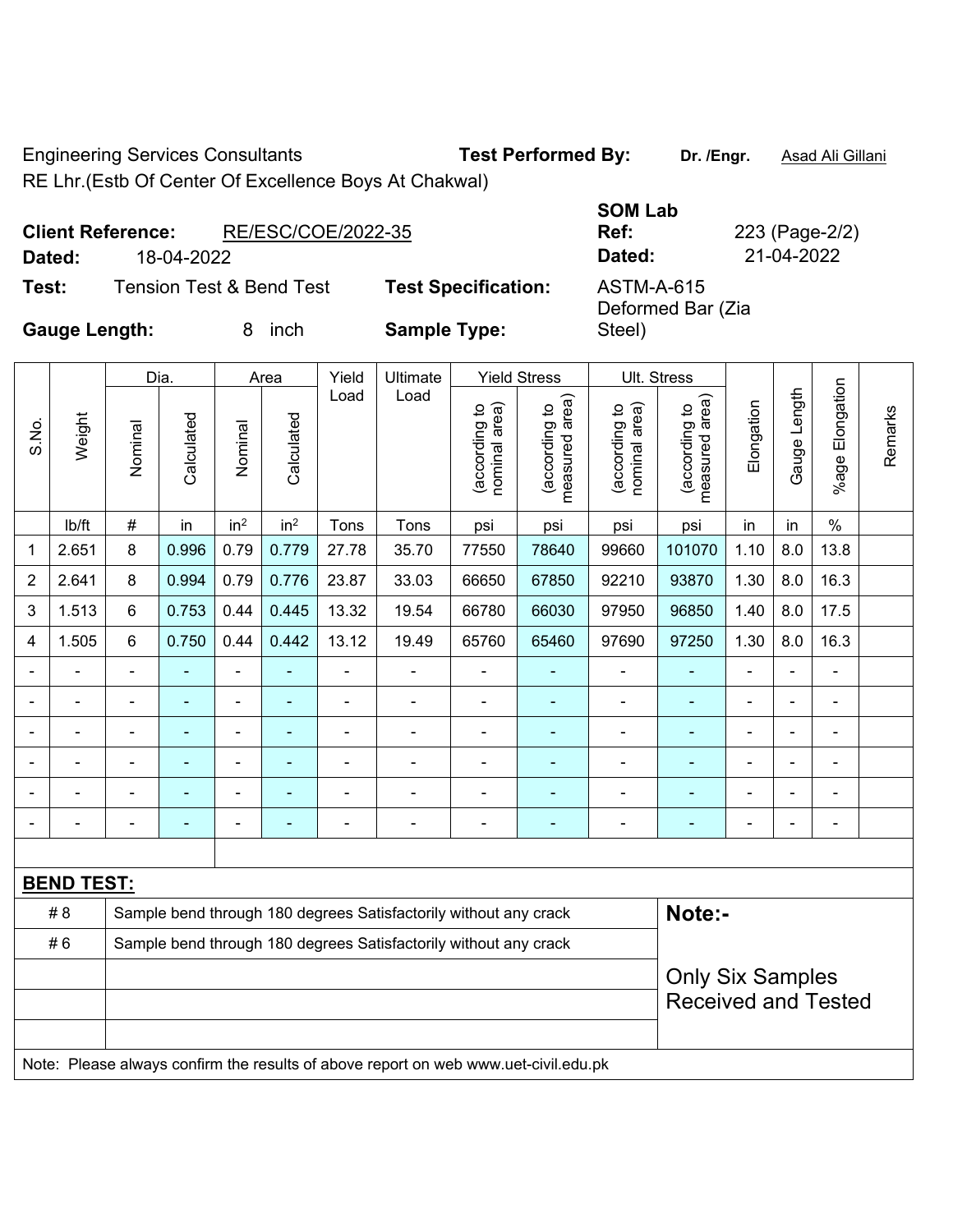Sub Divisional officer, **Test Performed By:** Dr. /Engr. **Asad Ali Gillani** Associated By: Dr. /Engr. **Asad Ali Gillani** 

BSD No.15 Lhr.(Forest Complex At Ravi Rd Lahore (Group #1))

| <b>Client Reference:</b><br>1691<br>18-04-2022<br>Dated: | <b>SOM Lab</b><br>Ref:<br>Dated:                | 224 (Page-2/2)<br>21-04-2022 |
|----------------------------------------------------------|-------------------------------------------------|------------------------------|
| <b>Tension Test &amp; Bend Test</b><br>Test:             | <b>Test Specification:</b><br><b>ASTM-A-615</b> |                              |
| <b>Gauge Length:</b><br>inch<br>8                        | Deformed Bar<br><b>Sample Type:</b>             |                              |

|                |                   |                | Dia.                   |                 | Area            | Yield          | Ultimate                                                                            |                                | <b>Yield Stress</b>             |                                | Ult. Stress                     |                |                |                          |         |
|----------------|-------------------|----------------|------------------------|-----------------|-----------------|----------------|-------------------------------------------------------------------------------------|--------------------------------|---------------------------------|--------------------------------|---------------------------------|----------------|----------------|--------------------------|---------|
| S.No.          | Weight            | Nominal        | Calculated             | Nominal         | Calculated      | Load           | Load                                                                                | nominal area)<br>(according to | measured area)<br>(according to | nominal area)<br>(according to | measured area)<br>(according to | Elongation     | Gauge Length   | %age Elongation          | Remarks |
|                | lb/ft             | #              | in                     | in <sup>2</sup> | in <sup>2</sup> | Tons           | Tons                                                                                | psi                            | psi                             | psi                            | psi                             | in             | in             | $\%$                     |         |
| 1              | 2.648             | 8              | 0.995                  | 0.79            | 0.778           | 27.08          | 33.89                                                                               | 75610                          | 76780                           | 94620                          | 96080                           | 1.40           | 8.0            | 17.5                     |         |
| $\overline{2}$ | 2.658             | 8              | 0.997                  | 0.79            | 0.781           | 26.96          | 33.84                                                                               | 75270                          | 76140                           | 94480                          | 95570                           | 1.30           | 8.0            | 16.3                     |         |
| 3              | 1.471             | 6              | 0.742                  | 0.44            | 0.432           | 15.55          | 19.75                                                                               | 77920                          | 79360                           | 98970                          | 100800                          | 1.30           | 8.0            | 16.3                     |         |
| 4              | 1.481             | 6              | 0.744                  | 0.44            | 0.435           | 15.49          | 19.42                                                                               | 77670                          | 78560                           | 97340                          | 98460                           | 1.20           | 8.0            | 15.0                     |         |
| 5              | 0.665             | 4              | 0.498                  | 0.20            | 0.195           | 6.98           | 8.69                                                                                | 77000                          | 78980                           | 95770                          | 98230                           | 1.10           | 8.0            | 13.8                     |         |
| 6              | 0.664             | 4              | 0.498                  | 0.20            | 0.195           | 7.05           | 8.97                                                                                | 77790                          | 79780                           | 98920                          | 101460                          | 1.10           | 8.0            | 13.8                     |         |
|                |                   |                |                        |                 |                 |                | ä,                                                                                  | $\blacksquare$                 |                                 | $\blacksquare$                 | ä,                              |                |                | L,                       |         |
|                |                   |                |                        | $\blacksquare$  |                 |                | $\blacksquare$                                                                      | $\blacksquare$                 |                                 | $\blacksquare$                 | $\blacksquare$                  |                |                | $\overline{\phantom{a}}$ |         |
|                |                   |                |                        |                 |                 |                | $\blacksquare$                                                                      | $\blacksquare$                 | $\blacksquare$                  | $\blacksquare$                 | $\blacksquare$                  |                |                | $\blacksquare$           |         |
| $\blacksquare$ | $\blacksquare$    | $\blacksquare$ | ÷                      | $\blacksquare$  | ۰               | $\blacksquare$ | $\blacksquare$                                                                      | $\blacksquare$                 | $\blacksquare$                  | $\blacksquare$                 | $\blacksquare$                  | $\blacksquare$ | $\blacksquare$ | $\overline{\phantom{a}}$ |         |
|                |                   |                |                        |                 |                 |                |                                                                                     |                                |                                 |                                |                                 |                |                |                          |         |
|                | <b>BEND TEST:</b> |                |                        |                 |                 |                |                                                                                     |                                |                                 |                                |                                 |                |                |                          |         |
|                |                   |                | No Bend test performed |                 |                 |                |                                                                                     |                                |                                 |                                | Note:-                          |                |                |                          |         |
|                |                   |                |                        |                 |                 |                |                                                                                     |                                |                                 |                                |                                 |                |                |                          |         |
|                |                   |                |                        |                 |                 |                |                                                                                     | <b>Only Six Samples</b>        |                                 |                                |                                 |                |                |                          |         |
|                |                   |                |                        |                 |                 |                |                                                                                     |                                |                                 |                                | <b>Received and Tested</b>      |                |                |                          |         |
|                |                   |                |                        |                 |                 |                |                                                                                     |                                |                                 |                                |                                 |                |                |                          |         |
|                |                   |                |                        |                 |                 |                | Note: Please always confirm the results of above report on web www.uet-civil.edu.pk |                                |                                 |                                |                                 |                |                |                          |         |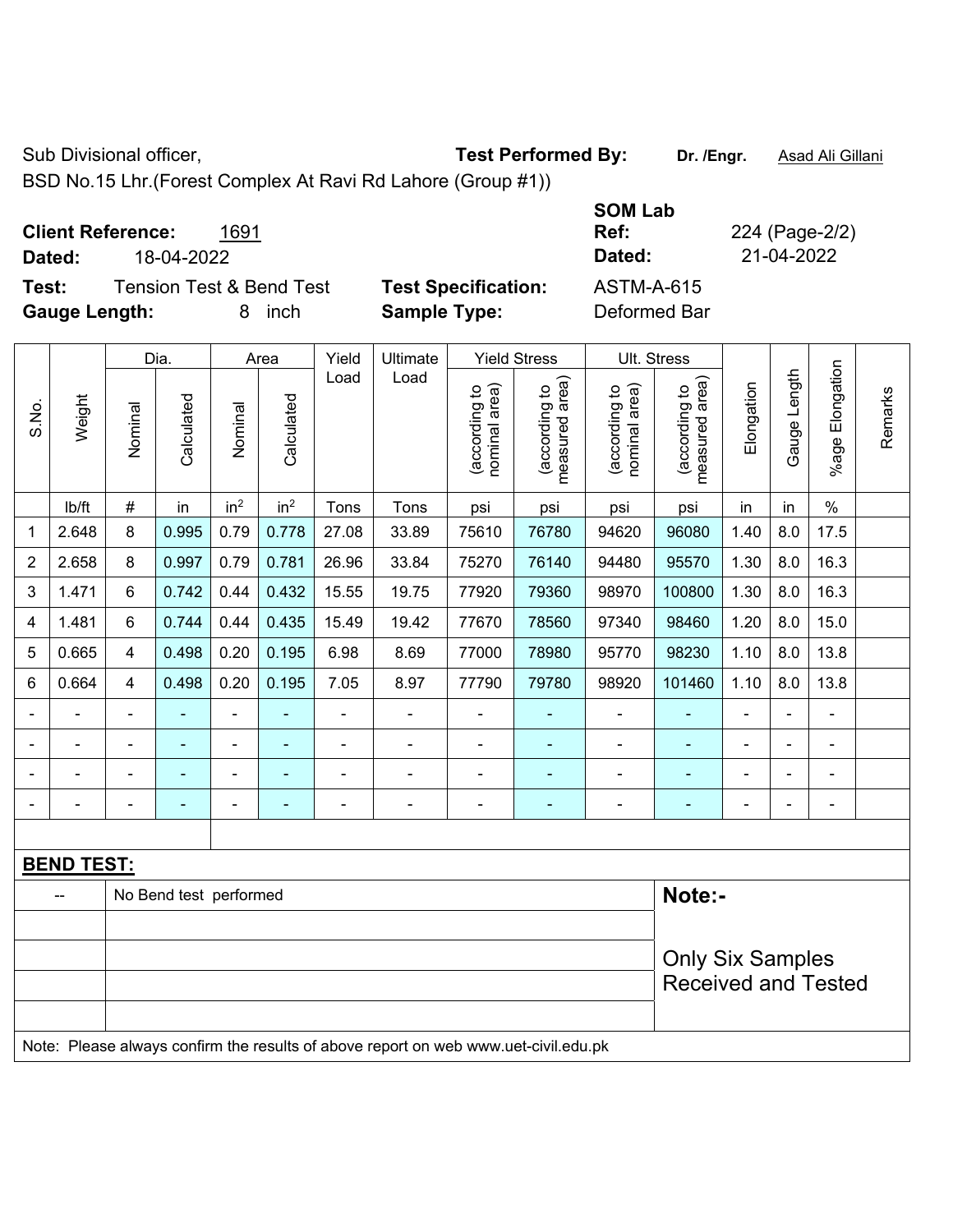Sub Divisional officer, **Test Performed By:** Dr. /Engr. **Asad Ali Gillani** Associated By: Dr. /Engr. **Asad Ali Gillani** 

BSD No.15 Lhr.(Const Of Court Rooms For Judicial At Model Town Lahore (Group No.1& 2))

| <b>Client Reference:</b><br>1692<br>18-04-2022<br>Dated:                          |                                                   | <b>SOM Lab</b><br>Ref:<br>Dated: | 224 (Page-1/2)<br>21-04-2022 |
|-----------------------------------------------------------------------------------|---------------------------------------------------|----------------------------------|------------------------------|
| <b>Tension Test &amp; Bend Test</b><br>Test:<br><b>Gauge Length:</b><br>inch<br>8 | <b>Test Specification:</b><br><b>Sample Type:</b> | ASTM-A-615<br>Deformed Bar       |                              |

|                |                   |                         | Dia.                   |                 | Area            | Yield          | <b>Yield Stress</b><br>Ult. Stress                                                  |                                |                                 |                                |                                 |                |                |                 |         |
|----------------|-------------------|-------------------------|------------------------|-----------------|-----------------|----------------|-------------------------------------------------------------------------------------|--------------------------------|---------------------------------|--------------------------------|---------------------------------|----------------|----------------|-----------------|---------|
| S.No.          | Weight            | Nominal                 | Calculated             | Nominal         | Calculated      | Load           | Load                                                                                | nominal area)<br>(according to | measured area)<br>(according to | nominal area)<br>(according to | (according to<br>measured area) | Elongation     | Gauge Length   | %age Elongation | Remarks |
|                | lb/ft             | $\#$                    | in                     | in <sup>2</sup> | in <sup>2</sup> | Tons           | Tons                                                                                | psi                            | psi                             | psi                            | psi                             | in             | in             | $\%$            |         |
| 1              | 2.600             | 8                       | 0.986                  | 0.79            | 0.764           | 25.79          | 34.35                                                                               | 72000                          | 74450                           | 95900                          | 99170                           | 1.40           | 8.0            | 17.5            |         |
| 2              | 2.638             | 8                       | 0.993                  | 0.79            | 0.775           | 26.17          | 34.58                                                                               | 73050                          | 74470                           | 96530                          | 98400                           | 1.30           | 8.0            | 16.3            |         |
| 3              | 1.475             | 6                       | 0.743                  | 0.44            | 0.433           | 14.93          | 20.49                                                                               | 74860                          | 76070                           | 102700                         | 104360                          | 1.00           | 8.0            | 12.5            |         |
| 4              | 1.471             | 6                       | 0.742                  | 0.44            | 0.432           | 15.01          | 20.59                                                                               | 75210                          | 76610                           | 103210                         | 105120                          | 1.00           | 8.0            | 12.5            |         |
| 5              | 0.660             | $\overline{\mathbf{4}}$ | 0.497                  | 0.20            | 0.194           | 6.47           | 8.79                                                                                | 71380                          | 73590                           | 96900                          | 99890                           | 1.20           | 8.0            | 15.0            |         |
| 6              | 0.662             | $\overline{\mathbf{4}}$ | 0.498                  | 0.20            | 0.195           | 6.54           | 8.72                                                                                | 72170                          | 74020                           | 96110                          | 98580                           | 1.20           | 8.0            | 15.0            |         |
|                |                   | $\blacksquare$          |                        | $\blacksquare$  |                 | $\blacksquare$ | ä,                                                                                  | ä,                             |                                 | $\blacksquare$                 |                                 |                |                | $\blacksquare$  |         |
| $\blacksquare$ |                   |                         |                        | $\blacksquare$  |                 | ä,             | ÷                                                                                   | $\blacksquare$                 |                                 |                                |                                 |                |                | ä,              |         |
| $\blacksquare$ |                   |                         |                        | ÷               |                 |                | ÷                                                                                   | $\blacksquare$                 | ÷                               | $\blacksquare$                 |                                 | $\blacksquare$ | $\blacksquare$ | ÷               |         |
| $\blacksquare$ |                   | $\blacksquare$          | $\blacksquare$         | $\blacksquare$  | ٠               | ä,             | ä,                                                                                  | $\blacksquare$                 | ۰                               | $\blacksquare$                 | ٠                               | $\blacksquare$ |                | ÷               |         |
|                |                   |                         |                        |                 |                 |                |                                                                                     |                                |                                 |                                |                                 |                |                |                 |         |
|                | <b>BEND TEST:</b> |                         |                        |                 |                 |                |                                                                                     |                                |                                 |                                |                                 |                |                |                 |         |
|                |                   |                         | No Bend test performed |                 |                 |                |                                                                                     |                                |                                 |                                | Note:-                          |                |                |                 |         |
|                |                   |                         |                        |                 |                 |                |                                                                                     |                                |                                 |                                |                                 |                |                |                 |         |
|                |                   |                         |                        |                 |                 |                |                                                                                     |                                |                                 |                                | <b>Only Six Samples</b>         |                |                |                 |         |
|                |                   |                         |                        |                 |                 |                |                                                                                     |                                |                                 |                                | <b>Received and Tested</b>      |                |                |                 |         |
|                |                   |                         |                        |                 |                 |                |                                                                                     |                                |                                 |                                |                                 |                |                |                 |         |
|                |                   |                         |                        |                 |                 |                | Note: Please always confirm the results of above report on web www.uet-civil.edu.pk |                                |                                 |                                |                                 |                |                |                 |         |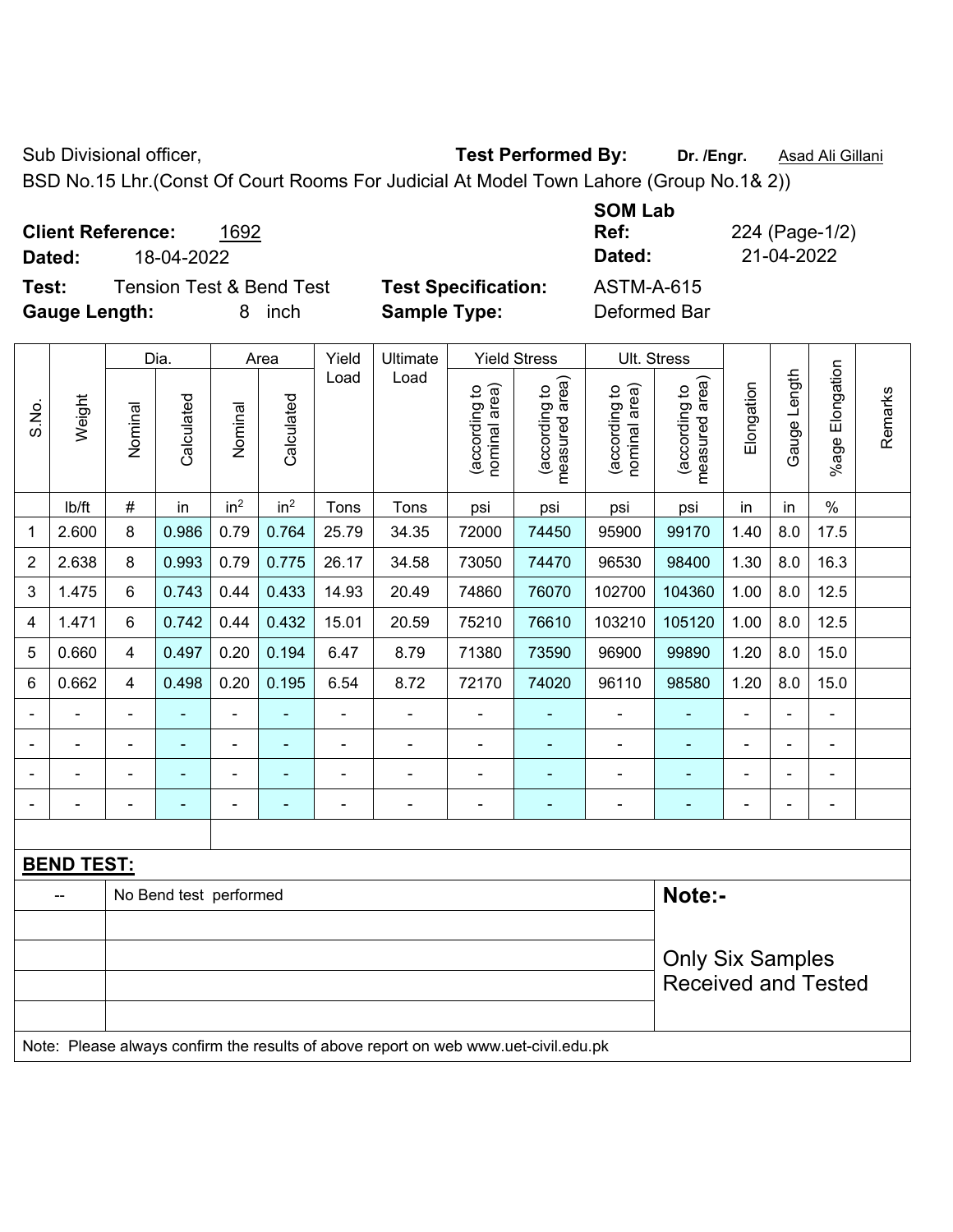BSD No.12 Lhr.(Estb Of Govt Technical Traning Institute For Women,Sabzazar)

| <b>Client Reference:</b><br>151<br>18-04-2022<br>Dated: |                            | <b>SOM Lab</b><br>Ref:<br>Dated: | 225 (Page-1/1)<br>21-04-2022 |
|---------------------------------------------------------|----------------------------|----------------------------------|------------------------------|
| <b>Tension Test &amp; Bend Test</b><br>Test:            | <b>Test Specification:</b> | ASTM-A-615                       |                              |
| <b>Gauge Length:</b><br>inch<br>8                       | <b>Sample Type:</b>        | Deformed Bar                     |                              |

|                |                   | Dia.<br>Yield<br>Ultimate<br><b>Yield Stress</b><br>Area |                        |                 |                 |                |                                                                                     |                                |                                 |                                | Ult. Stress                     |                |              |                 |         |
|----------------|-------------------|----------------------------------------------------------|------------------------|-----------------|-----------------|----------------|-------------------------------------------------------------------------------------|--------------------------------|---------------------------------|--------------------------------|---------------------------------|----------------|--------------|-----------------|---------|
| S.No.          | Weight            | Nominal                                                  | Calculated             | Nominal         | Calculated      | Load           | Load                                                                                | nominal area)<br>(according to | measured area)<br>(according to | nominal area)<br>(according to | measured area)<br>(according to | Elongation     | Gauge Length | %age Elongation | Remarks |
|                | lb/ft             | $\#$                                                     | in                     | in <sup>2</sup> | in <sup>2</sup> | Tons           | Tons                                                                                | psi                            | psi                             | psi                            | psi                             | in             | in           | $\%$            |         |
| 1              | 2.651             | 8                                                        | 0.996                  | 0.79            | 0.779           | 26.88          | 33.69                                                                               | 75050                          | 76110                           | 94050                          | 95380                           | 1.20           | 8.0          | 15.0            |         |
| $\overline{2}$ | 2.653             | 8                                                        | 0.997                  | 0.79            | 0.780           | 27.01          | 33.86                                                                               | 75420                          | 76380                           | 94540                          | 95750                           | 1.20           | 8.0          | 15.0            |         |
| 3              | 1.481             | 6                                                        | 0.744                  | 0.44            | 0.435           | 15.51          | 19.42                                                                               | 77770                          | 78660                           | 97340                          | 98460                           | 1.30           | 8.0          | 16.3            |         |
| 4              | 1.481             | 6                                                        | 0.744                  | 0.44            | 0.435           | 15.44          | 19.49                                                                               | 77410                          | 78300                           | 97690                          | 98820                           | 1.30           | 8.0          | 16.3            |         |
| 5              | 0.668             | 4                                                        | 0.500                  | 0.20            | 0.196           | 6.88           | 8.77                                                                                | 75880                          | 77430                           | 96670                          | 98650                           | 1.10           | 8.0          | 13.8            |         |
| 6              | 0.670             | 4                                                        | 0.501                  | 0.20            | 0.197           | 6.80           | 8.46                                                                                | 74980                          | 76120                           | 93300                          | 94720                           | 0.90           | 8.0          | 11.3            |         |
|                |                   |                                                          |                        | ä,              |                 | ä,             | ä,                                                                                  |                                |                                 |                                |                                 | L,             |              | $\blacksquare$  |         |
|                |                   |                                                          |                        |                 |                 |                | ä,                                                                                  |                                |                                 |                                |                                 |                |              | $\blacksquare$  |         |
|                |                   |                                                          |                        |                 |                 |                |                                                                                     |                                |                                 |                                |                                 |                |              |                 |         |
|                | $\blacksquare$    | $\blacksquare$                                           | $\blacksquare$         | $\overline{a}$  | ۰               | $\blacksquare$ | $\blacksquare$                                                                      | $\blacksquare$                 | ٠                               | $\overline{\phantom{a}}$       | $\blacksquare$                  | $\blacksquare$ |              | $\blacksquare$  |         |
|                |                   |                                                          |                        |                 |                 |                |                                                                                     |                                |                                 |                                |                                 |                |              |                 |         |
|                | <b>BEND TEST:</b> |                                                          |                        |                 |                 |                |                                                                                     |                                |                                 |                                |                                 |                |              |                 |         |
|                |                   |                                                          | No Bend test performed |                 |                 |                |                                                                                     |                                |                                 |                                | Note:-                          |                |              |                 |         |
|                |                   |                                                          |                        |                 |                 |                |                                                                                     |                                |                                 |                                |                                 |                |              |                 |         |
|                |                   |                                                          |                        |                 |                 |                | <b>Only Six Samples</b>                                                             |                                |                                 |                                |                                 |                |              |                 |         |
|                |                   |                                                          |                        |                 |                 |                |                                                                                     |                                |                                 |                                | <b>Received and Tested</b>      |                |              |                 |         |
|                |                   |                                                          |                        |                 |                 |                | Note: Please always confirm the results of above report on web www.uet-civil.edu.pk |                                |                                 |                                |                                 |                |              |                 |         |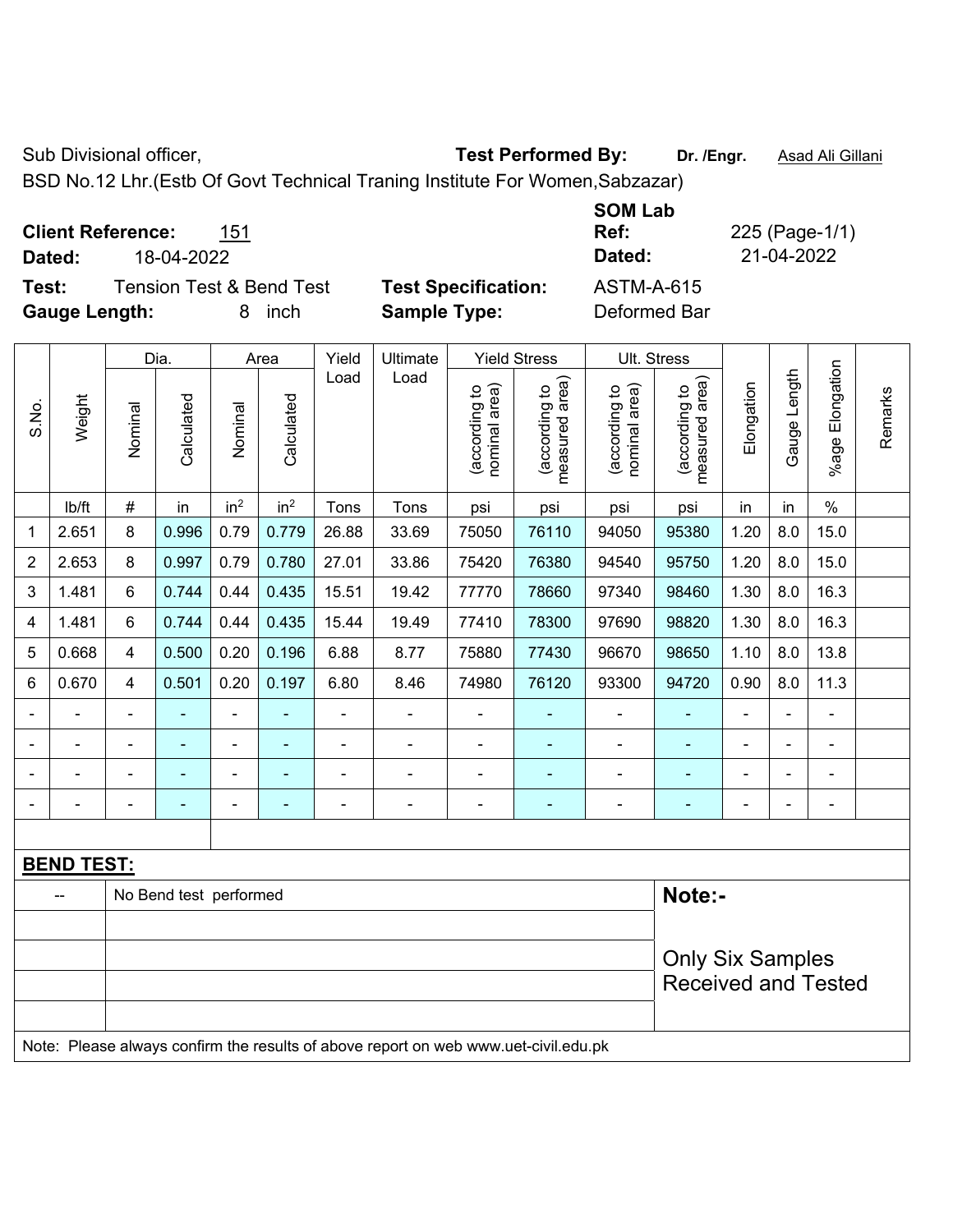Engr. M Arsalan **Test Performed By:** Dr. /Engr. **Asad Ali Gillani Engr.** Asad Ali Gillani

Project Co-ordinator AHW Management onsultants (Pvt.) Ltd. Lahore.

| <b>Client Reference:</b><br>Nil<br>21-04-2022<br>Dated: |                            | <b>SOM Lab</b><br>Ref:<br>Dated: | 226 (Page-1/1)<br>21-04-2022 |
|---------------------------------------------------------|----------------------------|----------------------------------|------------------------------|
| <b>Tension Test &amp; Bend Test</b><br>Test:            | <b>Test Specification:</b> | <b>ASTM-A-615</b>                |                              |
| <b>Gauge Length:</b><br>inch<br>8.                      | <b>Sample Type:</b>        | Deformed Bar                     |                              |

|       |                   | Dia.<br>Yield<br>Ultimate<br><b>Yield Stress</b><br>Area |                        |                 |                 |                |                                                                                     |                                | Ult. Stress                     |                                |                                             |                |                |                       |             |
|-------|-------------------|----------------------------------------------------------|------------------------|-----------------|-----------------|----------------|-------------------------------------------------------------------------------------|--------------------------------|---------------------------------|--------------------------------|---------------------------------------------|----------------|----------------|-----------------------|-------------|
| S.No. | Weight            | Nominal                                                  | Calculated             | Nominal         | Calculated      | Load           | Load                                                                                | nominal area)<br>(according to | measured area)<br>(according to | nominal area)<br>(according to | (according to<br>measured area)<br>measured | Elongation     | Gauge Length   | Elongation<br>$%$ age | Remarks     |
|       | lb/ft             | $\#$                                                     | in                     | in <sup>2</sup> | in <sup>2</sup> | Tons           | Tons                                                                                | psi                            | psi                             | psi                            | psi                                         | in             | in             | $\%$                  |             |
| 1     | 2.688             | 8                                                        | 1.003                  | 0.79            | 0.790           | 24.49          | 34.98                                                                               | 68360                          | 68360                           | 97670                          | 97670                                       | 1.50           | 8.0            | 18.8                  | Batala      |
| 2     | 2.678             | 8                                                        | 1.001                  | 0.79            | 0.787           | 24.46          | 34.93                                                                               | 68300                          | 68560                           | 97530                          | 97900                                       | 1.30           | 8.0            | 16.3                  | Batala      |
| 3     | 2.576             | 8                                                        | 0.982                  | 0.79            | 0.757           | 25.61          | 32.18                                                                               | 71490                          | 74600                           | 89840                          | 93760                                       | 1.50           | 8.0            | 18.8                  | <b>AFCO</b> |
| 4     | 2.564             | 8                                                        | 0.980                  | 0.79            | 0.754           | 25.38          | 32.11                                                                               | 70860                          | 74250                           | 89640                          | 93920                                       | 1.60           | 8.0            | 20.0                  | <b>AFCO</b> |
| 5     | 1.528             | 6                                                        | 0.756                  | 0.44            | 0.449           | 16.97          | 21.15                                                                               | 85070                          | 83370                           | 106020                         | 103900                                      | 1.00           | 8.0            | 12.5                  | <b>AFCO</b> |
| 6     | 1.528             | 6                                                        | 0.756                  | 0.44            | 0.449           | 16.08          | 20.64                                                                               | 80580                          | 78960                           | 103470                         | 101390                                      | 1.00           | 8.0            | 12.5                  | <b>AFCO</b> |
|       | $\blacksquare$    | $\blacksquare$                                           | ä,                     | $\overline{a}$  | ÷               | $\blacksquare$ | ÷                                                                                   | $\blacksquare$                 | ۰                               | $\blacksquare$                 | $\blacksquare$                              | $\blacksquare$ | $\blacksquare$ | ÷,                    |             |
|       |                   |                                                          | L,                     | ä,              |                 |                | ä,                                                                                  | ä,                             |                                 | $\blacksquare$                 | ä,                                          |                |                | ä,                    |             |
|       |                   |                                                          |                        | ۰               |                 |                | $\blacksquare$                                                                      | ä,                             |                                 | $\blacksquare$                 | $\blacksquare$                              |                |                | ÷                     |             |
|       |                   |                                                          |                        | $\blacksquare$  |                 |                | $\blacksquare$                                                                      | ä,                             | $\blacksquare$                  | $\blacksquare$                 | $\blacksquare$                              |                |                | $\blacksquare$        |             |
|       |                   |                                                          |                        |                 |                 |                |                                                                                     |                                |                                 |                                |                                             |                |                |                       |             |
|       | <b>BEND TEST:</b> |                                                          |                        |                 |                 |                |                                                                                     |                                |                                 |                                |                                             |                |                |                       |             |
|       |                   |                                                          | No Bend test performed |                 |                 |                |                                                                                     |                                |                                 |                                | Note:-                                      |                |                |                       |             |
|       |                   |                                                          |                        |                 |                 |                |                                                                                     |                                |                                 |                                |                                             |                |                |                       |             |
|       |                   |                                                          |                        |                 |                 |                |                                                                                     | <b>Only Six Samples</b>        |                                 |                                |                                             |                |                |                       |             |
|       |                   |                                                          |                        |                 |                 |                |                                                                                     |                                |                                 |                                | <b>Received and Tested</b>                  |                |                |                       |             |
|       |                   |                                                          |                        |                 |                 |                |                                                                                     |                                |                                 |                                |                                             |                |                |                       |             |
|       |                   |                                                          |                        |                 |                 |                | Note: Please always confirm the results of above report on web www.uet-civil.edu.pk |                                |                                 |                                |                                             |                |                |                       |             |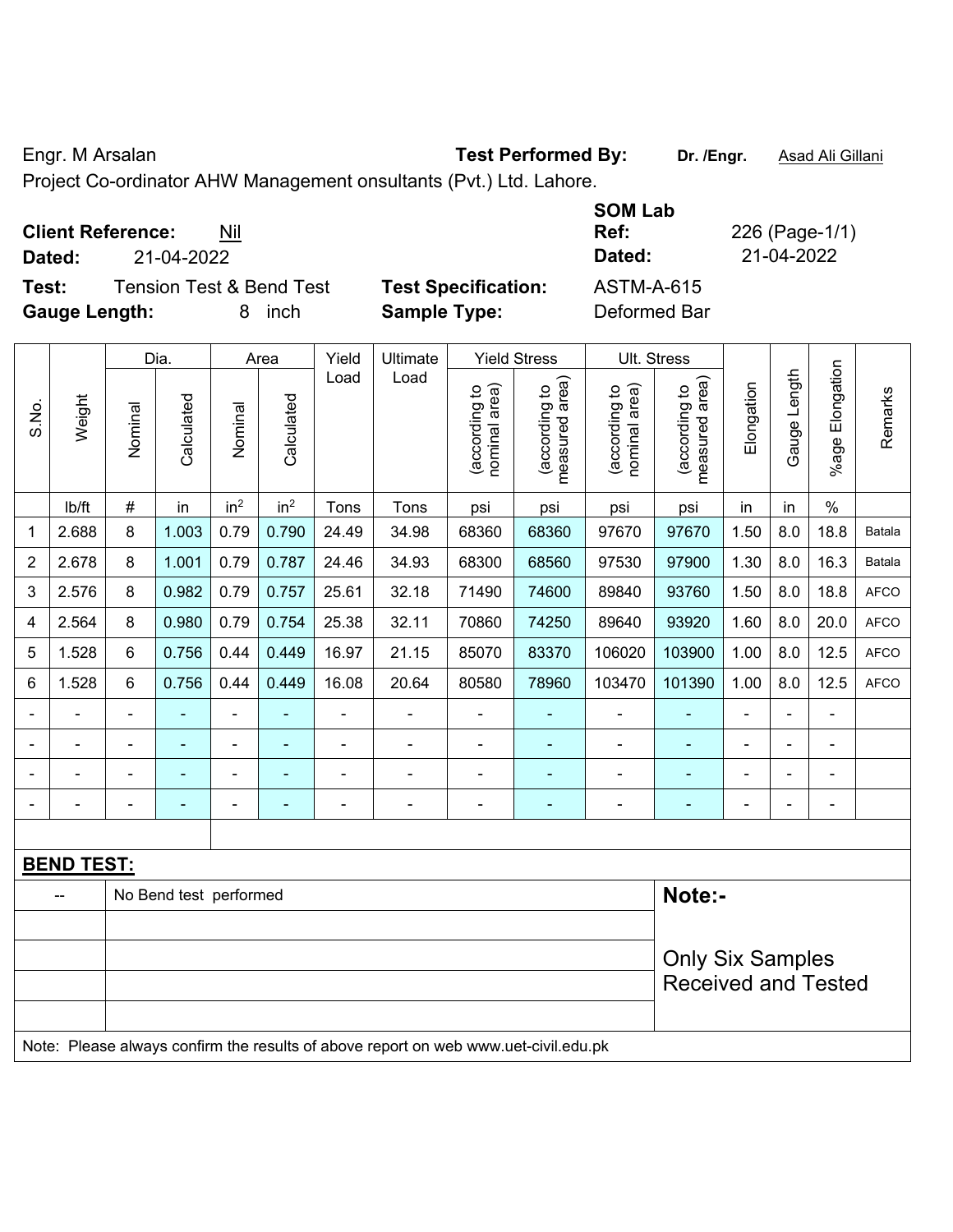BSD NNB.(Const. For The Project GS.No. 876 For The Year 2021-22 )

|                      | <b>Client Reference:</b> | 1032/SDO/BSD/NNB                    |                            | <b>SOM Lab</b><br>Ref: |
|----------------------|--------------------------|-------------------------------------|----------------------------|------------------------|
| Dated:               | 04-04-2022               |                                     |                            | Dated:                 |
| Test:                |                          | <b>Tension Test &amp; Bend Test</b> | <b>Test Specification:</b> | <b>ASTM-A-615</b>      |
| <b>Gauge Length:</b> |                          | inch                                | <b>Sample Type:</b>        | Deformed Bar           |

|                |                   |                         | Dia.       |                 | Area            | Yield          | Ultimate                                                                            |                                | <b>Yield Stress</b>             |                                | Ult. Stress                                 |                |                |                       |         |
|----------------|-------------------|-------------------------|------------|-----------------|-----------------|----------------|-------------------------------------------------------------------------------------|--------------------------------|---------------------------------|--------------------------------|---------------------------------------------|----------------|----------------|-----------------------|---------|
| S.No.          | Weight            | Nominal                 | Calculated | Nominal         | Calculated      | Load           | Load                                                                                | nominal area)<br>(according to | measured area)<br>(according to | (according to<br>nominal area) | (according to<br>neasured area)<br>measured | Elongation     | Gauge Length   | Elongation<br>$%$ age | Remarks |
|                | lb/ft             | #                       | in         | in <sup>2</sup> | in <sup>2</sup> | Tons           | Tons                                                                                | psi                            | psi                             | psi                            | psi                                         | in             | in             | $\%$                  |         |
| 1              | 2.590             | 8                       | 0.984      | 0.79            | 0.761           | 16.59          | 26.50                                                                               | 46300                          | 48070                           | 73990                          | 76810                                       | 1.30           | 8.0            | 16.3                  |         |
| $\overline{2}$ | 1.358             | 6                       | 0.713      | 0.44            | 0.399           | 10.77          | 18.20                                                                               | 54010                          | 59560                           | 91210                          | 100580                                      | 0.80           | 8.0            | 10.0                  |         |
| 3              | 0.660             | $\overline{\mathbf{4}}$ | 0.497      | 0.20            | 0.194           | 5.68           | 8.69                                                                                | 62610                          | 64550                           | 95770                          | 98740                                       | 1.00           | 8.0            | 12.5                  |         |
|                |                   | $\blacksquare$          | ÷,         | $\blacksquare$  | $\blacksquare$  | ÷,             | ä,                                                                                  | $\blacksquare$                 | $\blacksquare$                  | $\blacksquare$                 | $\blacksquare$                              | $\blacksquare$ |                | $\blacksquare$        |         |
|                |                   |                         | L.         | $\blacksquare$  |                 |                | $\blacksquare$                                                                      | $\overline{a}$                 | $\blacksquare$                  | $\blacksquare$                 | L,                                          | $\overline{a}$ |                | $\overline{a}$        |         |
|                |                   |                         | ۰          | $\blacksquare$  |                 |                | $\blacksquare$                                                                      | $\blacksquare$                 |                                 |                                |                                             |                |                | $\blacksquare$        |         |
|                |                   |                         |            | $\blacksquare$  |                 |                | $\blacksquare$                                                                      | $\blacksquare$                 | $\blacksquare$                  | $\blacksquare$                 |                                             | $\blacksquare$ |                | $\blacksquare$        |         |
|                | $\blacksquare$    |                         | ÷,         | $\blacksquare$  | ۰               |                | ÷                                                                                   | $\blacksquare$                 | $\blacksquare$                  | ÷                              | ÷                                           | $\blacksquare$ | $\blacksquare$ | $\blacksquare$        |         |
|                |                   |                         | ۰          | $\blacksquare$  |                 |                |                                                                                     |                                |                                 |                                |                                             |                |                | ä,                    |         |
|                |                   |                         | ÷,         | $\blacksquare$  |                 | $\blacksquare$ | ÷                                                                                   | $\blacksquare$                 | $\blacksquare$                  | $\blacksquare$                 | ÷                                           | $\blacksquare$ |                | ä,                    |         |
|                |                   |                         |            |                 |                 |                |                                                                                     |                                |                                 |                                |                                             |                |                |                       |         |
|                | <b>BEND TEST:</b> |                         |            |                 |                 |                |                                                                                     |                                |                                 |                                |                                             |                |                |                       |         |
|                | # 8               |                         |            |                 |                 |                | Sample bend through 180 degrees Satisfactorily without any crack                    |                                |                                 |                                | Note:-                                      |                |                |                       |         |
|                | #6                |                         |            |                 |                 |                | Sample bend through 180 degrees Satisfactorily without any crack                    |                                |                                 |                                |                                             |                |                |                       |         |
|                | #4                |                         |            |                 |                 |                | Sample bend through 180 degrees Satisfactorily without any crack                    |                                |                                 |                                | <b>Only Six Samples</b>                     |                |                |                       |         |
|                |                   |                         |            |                 |                 |                |                                                                                     |                                |                                 |                                | <b>Received and Tested</b>                  |                |                |                       |         |
|                |                   |                         |            |                 |                 |                |                                                                                     |                                |                                 |                                |                                             |                |                |                       |         |
|                |                   |                         |            |                 |                 |                | Note: Please always confirm the results of above report on web www.uet-civil.edu.pk |                                |                                 |                                |                                             |                |                |                       |         |

**Ref:** 227 (Page-1/6) **Dated:** 04-04-2022 **Dated:** 21-04-2022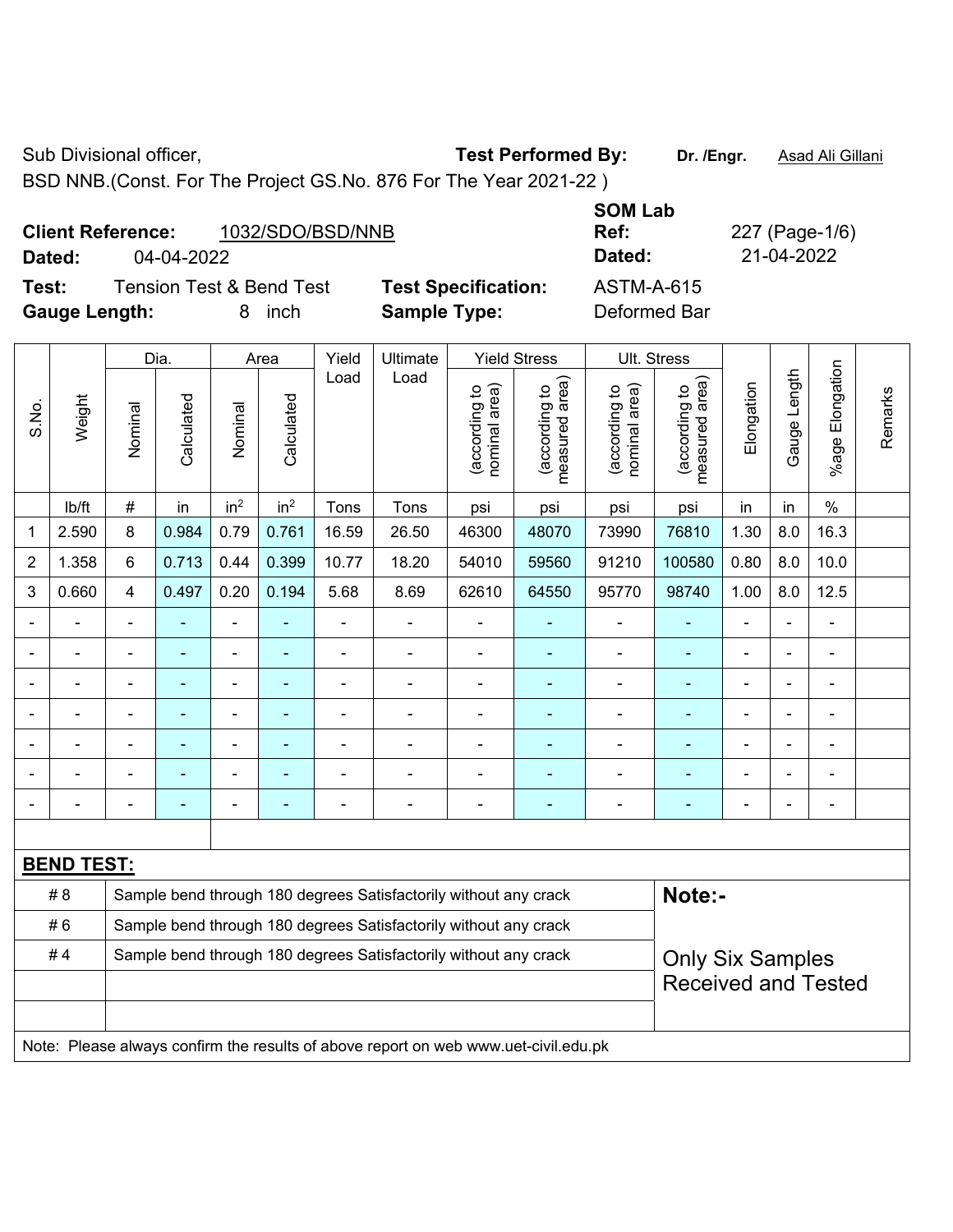BSD NNB.(Const. For The Project GS.No.BHU FHATHA For The Year 2021-22 )

|                      | <b>Client Reference:</b> | 892/SDO/BSD/NNB                     |                            | <b>JUIVI LAN</b><br>Ref: |
|----------------------|--------------------------|-------------------------------------|----------------------------|--------------------------|
| Dated:               | 11-03-2022               |                                     |                            | Dated:                   |
| Test:                |                          | <b>Tension Test &amp; Bend Test</b> | <b>Test Specification:</b> | <b>ASTM-A-615</b>        |
| <b>Gauge Length:</b> |                          | inch                                | <b>Sample Type:</b>        | Deformed Bar             |

**SOM Lab Ref:** 227 (Page-2/6) **Dated:** 11-03-2022 **Dated:** 21-04-2022 **Test:** ASTM-A-615

|                          |                   |                          | Dia.                     |                 | Area            | Yield          | Ultimate                                                                            |                                | <b>Yield Stress</b>             |                                | Ult. Stress                        |                |                |                      |         |
|--------------------------|-------------------|--------------------------|--------------------------|-----------------|-----------------|----------------|-------------------------------------------------------------------------------------|--------------------------------|---------------------------------|--------------------------------|------------------------------------|----------------|----------------|----------------------|---------|
| S.No.                    | Weight            | Nominal                  | Calculated               | Nominal         | Calculated      | Load           | Load                                                                                | nominal area)<br>(according to | measured area)<br>(according to | (according to<br>nominal area) | area)<br>(according to<br>measured | Elongation     | Gauge Length   | Elongation<br>%age l | Remarks |
|                          | lb/ft             | $\#$                     | in                       | in <sup>2</sup> | in <sup>2</sup> | Tons           | Tons                                                                                | psi                            | psi                             | psi                            | psi                                | in             | in             | $\%$                 |         |
| 1                        | 2.549             | 8                        | 0.977                    | 0.79            | 0.749           | 16.28          | 25.25                                                                               | 45450                          | 47940                           | 70490                          | 74350                              | 1.40           | 8.0            | 17.5                 |         |
| $\overline{2}$           | 1.494             | 6                        | 0.748                    | 0.44            | 0.439           | 10.72          | 16.18                                                                               | 53750                          | 53880                           | 81090                          | 81270                              | 1.60           | 8.0            | 20.0                 |         |
| 3                        | 0.655             | $\overline{\mathbf{4}}$  | 0.494                    | 0.20            | 0.192           | 4.71           | 6.95                                                                                | 51940                          | 54100                           | 76660                          | 79860                              | 1.70           | 8.0            | 21.3                 |         |
| $\blacksquare$           |                   | $\blacksquare$           | ä,                       | ä,              |                 | ä,             | $\blacksquare$                                                                      | ä,                             |                                 | ÷,                             |                                    | $\blacksquare$ |                | ÷,                   |         |
| $\blacksquare$           | Ē,                | Ē,                       | $\blacksquare$           | $\blacksquare$  | $\blacksquare$  | $\blacksquare$ | $\blacksquare$                                                                      | $\blacksquare$                 | $\blacksquare$                  | $\blacksquare$                 | $\blacksquare$                     | ä,             |                | $\blacksquare$       |         |
|                          |                   |                          |                          |                 |                 |                | $\overline{a}$                                                                      | $\blacksquare$                 |                                 | $\blacksquare$                 |                                    |                |                | $\blacksquare$       |         |
|                          |                   | Ē,                       | ÷                        |                 |                 |                | $\blacksquare$                                                                      | $\blacksquare$                 | $\blacksquare$                  | $\blacksquare$                 | $\blacksquare$                     | $\blacksquare$ | ä,             | $\blacksquare$       |         |
| $\overline{\phantom{0}}$ |                   | $\blacksquare$           | ۰                        | ۰               |                 |                | $\blacksquare$                                                                      | $\blacksquare$                 |                                 | $\blacksquare$                 | $\overline{\phantom{a}}$           | $\blacksquare$ | $\blacksquare$ | $\blacksquare$       |         |
| $\blacksquare$           |                   |                          | ۰                        |                 |                 |                |                                                                                     |                                | $\overline{\phantom{0}}$        | $\blacksquare$                 |                                    | Ē,             | $\overline{a}$ | ÷                    |         |
| $\blacksquare$           |                   | $\overline{\phantom{a}}$ | $\overline{\phantom{0}}$ | ÷               | ٠               | ٠              | $\blacksquare$                                                                      | $\qquad \qquad \blacksquare$   | $\overline{\phantom{0}}$        | $\blacksquare$                 | ÷                                  | ä,             |                | ÷,                   |         |
|                          |                   |                          |                          |                 |                 |                |                                                                                     |                                |                                 |                                |                                    |                |                |                      |         |
|                          | <b>BEND TEST:</b> |                          |                          |                 |                 |                |                                                                                     |                                |                                 |                                |                                    |                |                |                      |         |
|                          | # 8               |                          |                          |                 |                 |                | Sample bend through 180 degrees Satisfactorily without any crack                    |                                |                                 |                                | Note:-                             |                |                |                      |         |
|                          | #6                |                          |                          |                 |                 |                | Sample bend through 180 degrees Satisfactorily without any crack                    |                                |                                 |                                |                                    |                |                |                      |         |
|                          | #4                |                          |                          |                 |                 |                | Sample bend through 180 degrees Satisfactorily without any crack                    |                                |                                 |                                | <b>Only Six Samples</b>            |                |                |                      |         |
|                          |                   |                          |                          |                 |                 |                |                                                                                     |                                |                                 |                                | <b>Received and Tested</b>         |                |                |                      |         |
|                          |                   |                          |                          |                 |                 |                |                                                                                     |                                |                                 |                                |                                    |                |                |                      |         |
|                          |                   |                          |                          |                 |                 |                | Note: Please always confirm the results of above report on web www.uet-civil.edu.pk |                                |                                 |                                |                                    |                |                |                      |         |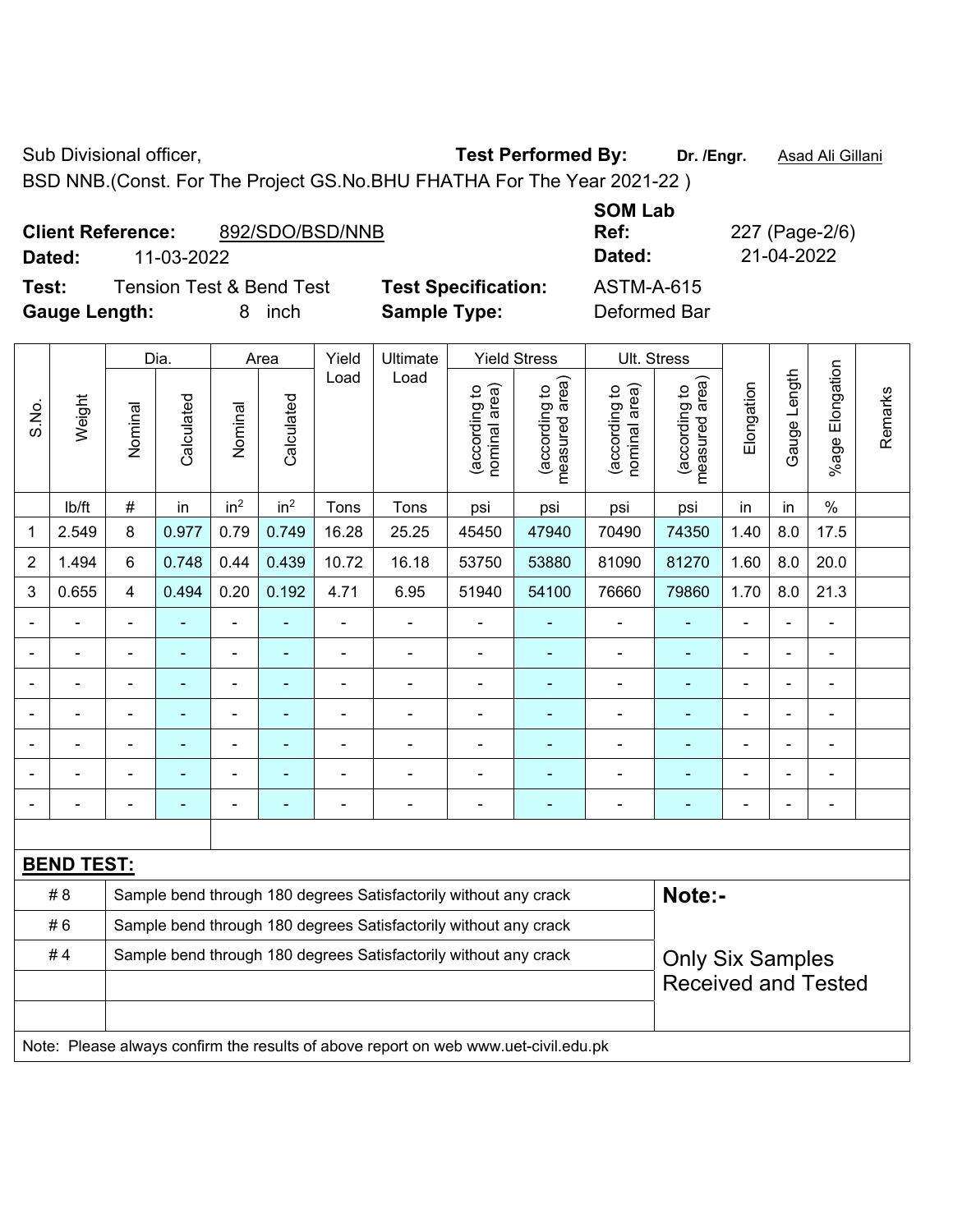BSD NNB.(Const. For The Project GS.No.5817 (Group-2) For The Year 2021-22)

| <b>Client Reference:</b> | 1020/SDO/BSD/NNB | Ref:   | 227 (Page-3/ |
|--------------------------|------------------|--------|--------------|
| Dated:                   | 18-04-2022       | Dated: | 21-04-2022   |

**Test:** Tension Test & Bend Test **Test Specification:** ASTM-A-615 **Gauge Length:** 8 inch **Sample Type:** Deformed Bar

**SOM Lab Ref:** 227 (Page-3/6)

|                |                   |                | Dia.           |                 | Area            | Yield          | Ultimate                                                                            |                                | <b>Yield Stress</b>             |                                | Ult. Stress                     |                |                |                       |         |
|----------------|-------------------|----------------|----------------|-----------------|-----------------|----------------|-------------------------------------------------------------------------------------|--------------------------------|---------------------------------|--------------------------------|---------------------------------|----------------|----------------|-----------------------|---------|
| S.No.          | Weight            | Nominal        | Calculated     | Nominal         | Calculated      | Load           | Load                                                                                | nominal area)<br>(according to | (according to<br>measured area) | (according to<br>nominal area) | (according to<br>measured area) | Elongation     | Gauge Length   | Elongation<br>$%$ age | Remarks |
|                | lb/ft             | $\#$           | in             | in <sup>2</sup> | in <sup>2</sup> | Tons           | Tons                                                                                | psi                            | psi                             | psi                            | psi                             | in             | in             | $\%$                  |         |
| 1              | 2.628             | 8              | 0.991          | 0.79            | 0.772           | 23.24          | 32.39                                                                               | 64890                          | 66400                           | 90410                          | 92520                           | 1.40           | 8.0            | 17.5                  |         |
| $\overline{2}$ | 1.467             | 6              | 0.741          | 0.44            | 0.431           | 13.46          | 18.04                                                                               | 67450                          | 68860                           | 90440                          | 92330                           | 1.20           | 8.0            | 15.0                  |         |
| 3              | 0.592             | $\overline{4}$ | 0.471          | 0.20            | 0.174           | 5.71           | 7.61                                                                                | 62950                          | 72360                           | 83970                          | 96520                           | 1.20           | 8.0            | 15.0                  |         |
|                |                   | $\blacksquare$ | ÷,             | ÷,              | ÷               | $\blacksquare$ | $\blacksquare$                                                                      | ä,                             | ۰                               | $\blacksquare$                 | $\blacksquare$                  | $\blacksquare$ | $\blacksquare$ | ÷,                    |         |
|                | $\overline{a}$    | $\blacksquare$ | $\blacksquare$ | $\blacksquare$  | $\sim$          | $\blacksquare$ | $\blacksquare$                                                                      | ä,                             | $\blacksquare$                  | $\overline{\phantom{a}}$       | $\blacksquare$                  | $\blacksquare$ | $\blacksquare$ | $\frac{1}{2}$         |         |
|                |                   | $\overline{a}$ | $\blacksquare$ | ÷,              | ä,              | $\blacksquare$ | $\blacksquare$                                                                      | $\blacksquare$                 | $\blacksquare$                  | ä,                             | $\blacksquare$                  | $\blacksquare$ |                | ÷,                    |         |
|                |                   |                | ÷              | ä,              |                 |                | ÷                                                                                   | $\blacksquare$                 |                                 | $\blacksquare$                 |                                 |                |                | ä,                    |         |
|                |                   |                |                | ÷               |                 |                | $\blacksquare$                                                                      | $\blacksquare$                 |                                 |                                |                                 |                |                | ÷                     |         |
|                |                   |                | ÷              | $\blacksquare$  | ÷               | $\blacksquare$ | Ē,                                                                                  | $\blacksquare$                 | ٠                               | $\blacksquare$                 | ä,                              | $\blacksquare$ | $\blacksquare$ | ÷,                    |         |
|                |                   |                | $\blacksquare$ | ÷               | $\blacksquare$  | $\blacksquare$ | ٠                                                                                   | $\overline{a}$                 | $\overline{\phantom{a}}$        | $\overline{\phantom{0}}$       | $\blacksquare$                  | $\blacksquare$ |                | ÷,                    |         |
|                |                   |                |                |                 |                 |                |                                                                                     |                                |                                 |                                |                                 |                |                |                       |         |
|                | <b>BEND TEST:</b> |                |                |                 |                 |                |                                                                                     |                                |                                 |                                |                                 |                |                |                       |         |
|                | # 8               |                |                |                 |                 |                | Sample bend through 180 degrees Satisfactorily without any crack                    |                                |                                 |                                | Note:-                          |                |                |                       |         |
|                | #6                |                |                |                 |                 |                | Sample bend through 180 degrees Satisfactorily without any crack                    |                                |                                 |                                |                                 |                |                |                       |         |
|                | #4                |                |                |                 |                 |                | Sample bend through 180 degrees Satisfactorily without any crack                    |                                |                                 |                                | <b>Only Six Samples</b>         |                |                |                       |         |
|                |                   |                |                |                 |                 |                |                                                                                     |                                |                                 |                                | <b>Received and Tested</b>      |                |                |                       |         |
|                |                   |                |                |                 |                 |                |                                                                                     |                                |                                 |                                |                                 |                |                |                       |         |
|                |                   |                |                |                 |                 |                | Note: Please always confirm the results of above report on web www.uet-civil.edu.pk |                                |                                 |                                |                                 |                |                |                       |         |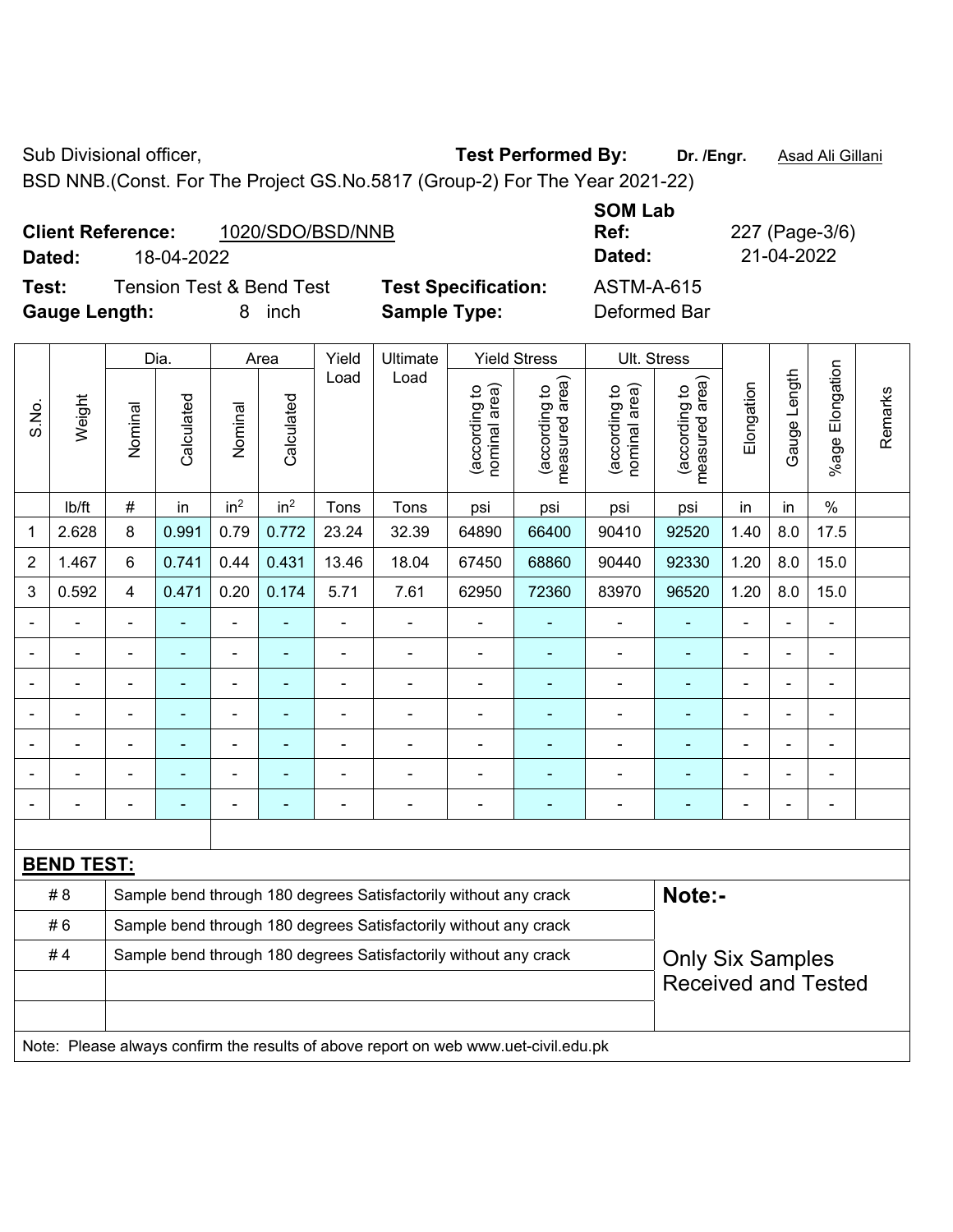BSD NNB.(Const. For The Project GS.No.5817 (Group-2) For The Year 2021-22)

| <b>Client Reference:</b> |            | 1021/SDO/BSD/NNB |
|--------------------------|------------|------------------|
| <b>Dated:</b>            | 18-04-2022 |                  |

**Test:** Tension Test & Bend Test **Test Specification:** ASTM-A-615 **Gauge Length:** 8 inch **Sample Type:** Deformed Bar

**SOM Lab Ref:** 227 (Page-4/6) **Dated:** 18-04-2022 **Dated:** 21-04-2022

|                |                   |                                                                                             | Dia.           |                          | Area            | Yield          | Ultimate                                                                            |                                | <b>Yield Stress</b>             | Ult. Stress                    |                                 |                |              |                       |         |
|----------------|-------------------|---------------------------------------------------------------------------------------------|----------------|--------------------------|-----------------|----------------|-------------------------------------------------------------------------------------|--------------------------------|---------------------------------|--------------------------------|---------------------------------|----------------|--------------|-----------------------|---------|
| S.No.          | Weight            | Nominal                                                                                     | Calculated     | Nominal                  | Calculated      | Load           | Load                                                                                | nominal area)<br>(according to | (according to<br>measured area) | (according to<br>nominal area) | (according to<br>measured area) | Elongation     | Gauge Length | Elongation<br>$%$ age | Remarks |
|                | lb/ft             | $\#$                                                                                        | in             | in <sup>2</sup>          | in <sup>2</sup> | Tons           | Tons                                                                                | psi                            | psi                             | psi                            | psi                             | in             | in           | $\frac{0}{0}$         |         |
| 1              | 2.555             | 8                                                                                           | 0.978          | 0.79                     | 0.751           | 23.52          | 32.62                                                                               | 65650                          | 69060                           | 91070                          | 95800                           | 1.50           | 8.0          | 18.8                  |         |
| $\overline{2}$ | 1.472             | 6                                                                                           | 0.743          | 0.44                     | 0.433           | 11.49          | 17.20                                                                               | 57590                          | 58520                           | 86200                          | 87590                           | 1.40           | 8.0          | 17.5                  |         |
| 3              | 0.668             | $\overline{4}$                                                                              | 0.500          | 0.20                     | 0.196           | 4.96           | 7.16                                                                                | 54750                          | 55860                           | 78910                          | 80520                           | 1.60           | 8.0          | 20.0                  |         |
|                |                   | ä,                                                                                          | ä,             | ÷,                       |                 | ä,             | ÷,                                                                                  | ä,                             | ÷                               | $\blacksquare$                 | $\blacksquare$                  | $\blacksquare$ |              | $\blacksquare$        |         |
|                |                   | $\blacksquare$                                                                              | ä,             | $\blacksquare$           | ٠               | $\blacksquare$ | ä,                                                                                  | ä,                             | ä,                              | $\blacksquare$                 | $\blacksquare$                  | ÷              |              | $\blacksquare$        |         |
|                |                   | $\blacksquare$                                                                              | $\blacksquare$ | $\blacksquare$           | ÷               | $\blacksquare$ | $\blacksquare$                                                                      | $\blacksquare$                 |                                 | $\blacksquare$                 | $\blacksquare$                  | ä,             |              | $\blacksquare$        |         |
|                |                   |                                                                                             | $\blacksquare$ | $\blacksquare$           |                 | $\blacksquare$ | $\blacksquare$                                                                      | $\blacksquare$                 |                                 | $\blacksquare$                 | $\sim$                          | $\blacksquare$ |              | $\blacksquare$        |         |
|                |                   |                                                                                             | ٠              | $\overline{\phantom{a}}$ |                 | ٠              | ÷                                                                                   | $\blacksquare$                 |                                 | $\blacksquare$                 | $\blacksquare$                  | $\blacksquare$ |              | $\blacksquare$        |         |
|                |                   |                                                                                             | ٠              | ÷                        |                 |                | Ē,                                                                                  | $\overline{a}$                 |                                 | $\blacksquare$                 |                                 | ä,             |              | ä,                    |         |
|                |                   | $\blacksquare$                                                                              | $\blacksquare$ | $\blacksquare$           | ۰               | $\overline{a}$ | ÷                                                                                   | $\overline{a}$                 |                                 | $\overline{a}$                 | $\blacksquare$                  | $\blacksquare$ |              | $\blacksquare$        |         |
|                |                   |                                                                                             |                |                          |                 |                |                                                                                     |                                |                                 |                                |                                 |                |              |                       |         |
|                | <b>BEND TEST:</b> |                                                                                             |                |                          |                 |                |                                                                                     |                                |                                 |                                |                                 |                |              |                       |         |
|                | # 8               |                                                                                             |                |                          |                 |                | Sample bend through 180 degrees Satisfactorily without any crack                    |                                |                                 |                                | Note:-                          |                |              |                       |         |
|                | #6                |                                                                                             |                |                          |                 |                | Sample bend through 180 degrees Satisfactorily without any crack                    |                                |                                 |                                |                                 |                |              |                       |         |
|                | #4                | Sample bend through 180 degrees Satisfactorily without any crack<br><b>Only Six Samples</b> |                |                          |                 |                |                                                                                     |                                |                                 |                                |                                 |                |              |                       |         |
|                |                   |                                                                                             |                |                          |                 |                |                                                                                     |                                |                                 |                                | <b>Received and Tested</b>      |                |              |                       |         |
|                |                   |                                                                                             |                |                          |                 |                |                                                                                     |                                |                                 |                                |                                 |                |              |                       |         |
|                |                   |                                                                                             |                |                          |                 |                | Note: Please always confirm the results of above report on web www.uet-civil.edu.pk |                                |                                 |                                |                                 |                |              |                       |         |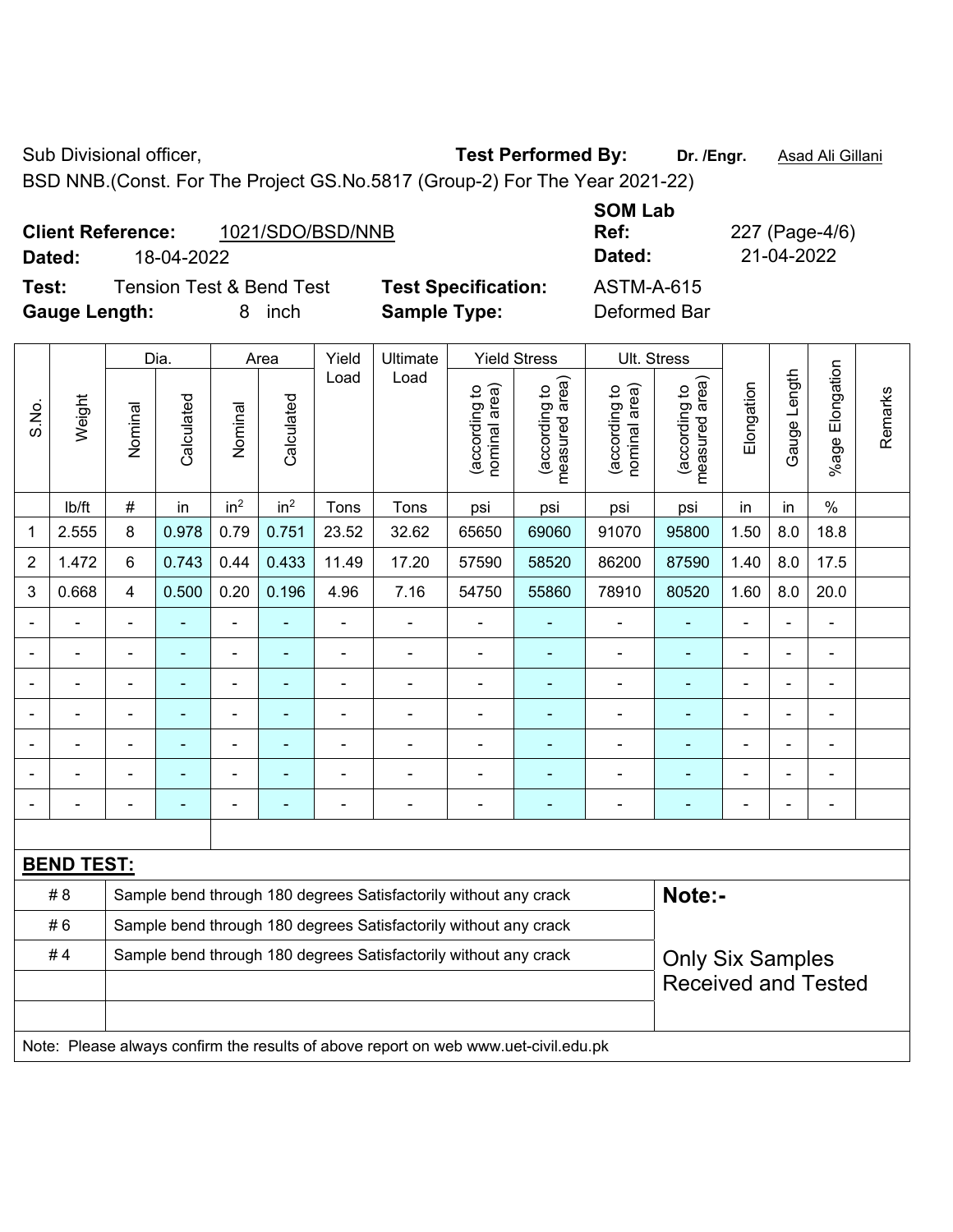Sub Divisional officer, **Test Performed By:** Dr. /Engr. **Asad Ali Gillani** Collection Association Association Association Association Association Association Association Association Association Association Association Asso

BSD NNB.(Const. For The Project GS.No.5817 (Group-1) For The Year 2021-22)

| <b>Client Reference:</b> |            | 1019/SDO/BSD/NNB | Ref:   | 227 (Page-5/ |
|--------------------------|------------|------------------|--------|--------------|
| Dated:                   | 18-04-2022 |                  | Dated: | 21-04-2022   |

**Test:** Tension Test & Bend Test **Test Specification:** ASTM-A-615 **Gauge Length:** 8 inch **Sample Type:** Deformed Bar

**SOM Lab Ref:** 227 (Page-5/6)

|                |                   |                                                                                             | Dia.           |                              | Area            | Yield          | Ultimate                                                                            |                                | <b>Yield Stress</b>             |                                | Ult. Stress                     |                              |                |                       |         |
|----------------|-------------------|---------------------------------------------------------------------------------------------|----------------|------------------------------|-----------------|----------------|-------------------------------------------------------------------------------------|--------------------------------|---------------------------------|--------------------------------|---------------------------------|------------------------------|----------------|-----------------------|---------|
| S.No.          | Weight            | Nominal                                                                                     | Calculated     | Nominal                      | Calculated      | Load           | Load                                                                                | nominal area)<br>(according to | (according to<br>measured area) | (according to<br>nominal area) | (according to<br>measured area) | Elongation                   | Gauge Length   | Elongation<br>$%$ age | Remarks |
|                | lb/ft             | $\#$                                                                                        | in             | in <sup>2</sup>              | in <sup>2</sup> | Tons           | Tons                                                                                | psi                            | psi                             | psi                            | psi                             | in                           | in             | $\frac{0}{0}$         |         |
| 1              | 2.660             | 8                                                                                           | 0.998          | 0.79                         | 0.782           | 17.38          | 29.43                                                                               | 48520                          | 49020                           | 82160                          | 83000                           | 1.60                         | 8.0            | 20.0                  |         |
| $\overline{2}$ | 1.360             | 6                                                                                           | 0.714          | 0.44                         | 0.400           | 10.65          | 18.35                                                                               | 53400                          | 58740                           | 91970                          | 101170                          | 1.20                         | 8.0            | 15.0                  |         |
| 3              | 0.567             | $\overline{4}$                                                                              | 0.461          | 0.20                         | 0.167           | 5.22           | 8.28                                                                                | 57560                          | 68930                           | 91280                          | 109310                          | 1.30                         | 8.0            | 16.3                  |         |
| $\blacksquare$ |                   | $\blacksquare$                                                                              | ÷              | $\blacksquare$               |                 | $\blacksquare$ | $\blacksquare$                                                                      | $\blacksquare$                 | $\blacksquare$                  | $\overline{\phantom{a}}$       |                                 | $\blacksquare$               |                | ä,                    |         |
| $\overline{a}$ |                   | $\blacksquare$                                                                              | ÷              | $\qquad \qquad \blacksquare$ | $\blacksquare$  | $\blacksquare$ | $\blacksquare$                                                                      | $\blacksquare$                 | $\blacksquare$                  | $\overline{\phantom{a}}$       | $\blacksquare$                  | $\qquad \qquad \blacksquare$ | $\blacksquare$ | $\blacksquare$        |         |
|                |                   | $\blacksquare$                                                                              | ä,             | ÷,                           | ä,              | $\overline{a}$ | ÷,                                                                                  | L,                             | $\blacksquare$                  | $\blacksquare$                 | $\frac{1}{2}$                   | $\blacksquare$               |                | $\blacksquare$        |         |
|                |                   |                                                                                             | ÷              | $\blacksquare$               |                 |                | ÷,                                                                                  | ÷                              |                                 | Ē,                             |                                 | $\blacksquare$               |                | ÷                     |         |
|                |                   |                                                                                             |                |                              |                 |                |                                                                                     |                                |                                 |                                |                                 |                              |                | ÷                     |         |
|                |                   |                                                                                             | ۰              | $\blacksquare$               |                 |                | $\blacksquare$                                                                      | $\blacksquare$                 | ۰                               | ۰                              | $\blacksquare$                  | $\blacksquare$               |                | ÷                     |         |
| $\blacksquare$ |                   | $\blacksquare$                                                                              | $\blacksquare$ | $\blacksquare$               | $\blacksquare$  | Ē,             | ÷,                                                                                  | $\blacksquare$                 | $\blacksquare$                  | $\blacksquare$                 | $\blacksquare$                  | ۰                            |                | ä,                    |         |
|                |                   |                                                                                             |                |                              |                 |                |                                                                                     |                                |                                 |                                |                                 |                              |                |                       |         |
|                | <b>BEND TEST:</b> |                                                                                             |                |                              |                 |                |                                                                                     |                                |                                 |                                |                                 |                              |                |                       |         |
|                | # 8               |                                                                                             |                |                              |                 |                | Sample bend through 180 degrees Satisfactorily without any crack                    |                                |                                 |                                | Note:-                          |                              |                |                       |         |
|                | #6                |                                                                                             |                |                              |                 |                | Sample bend through 180 degrees Satisfactorily without any crack                    |                                |                                 |                                |                                 |                              |                |                       |         |
|                | #4                | Sample bend through 180 degrees Satisfactorily without any crack<br><b>Only Six Samples</b> |                |                              |                 |                |                                                                                     |                                |                                 |                                |                                 |                              |                |                       |         |
|                |                   |                                                                                             |                |                              |                 |                |                                                                                     |                                |                                 |                                | <b>Received and Tested</b>      |                              |                |                       |         |
|                |                   |                                                                                             |                |                              |                 |                |                                                                                     |                                |                                 |                                |                                 |                              |                |                       |         |
|                |                   |                                                                                             |                |                              |                 |                | Note: Please always confirm the results of above report on web www.uet-civil.edu.pk |                                |                                 |                                |                                 |                              |                |                       |         |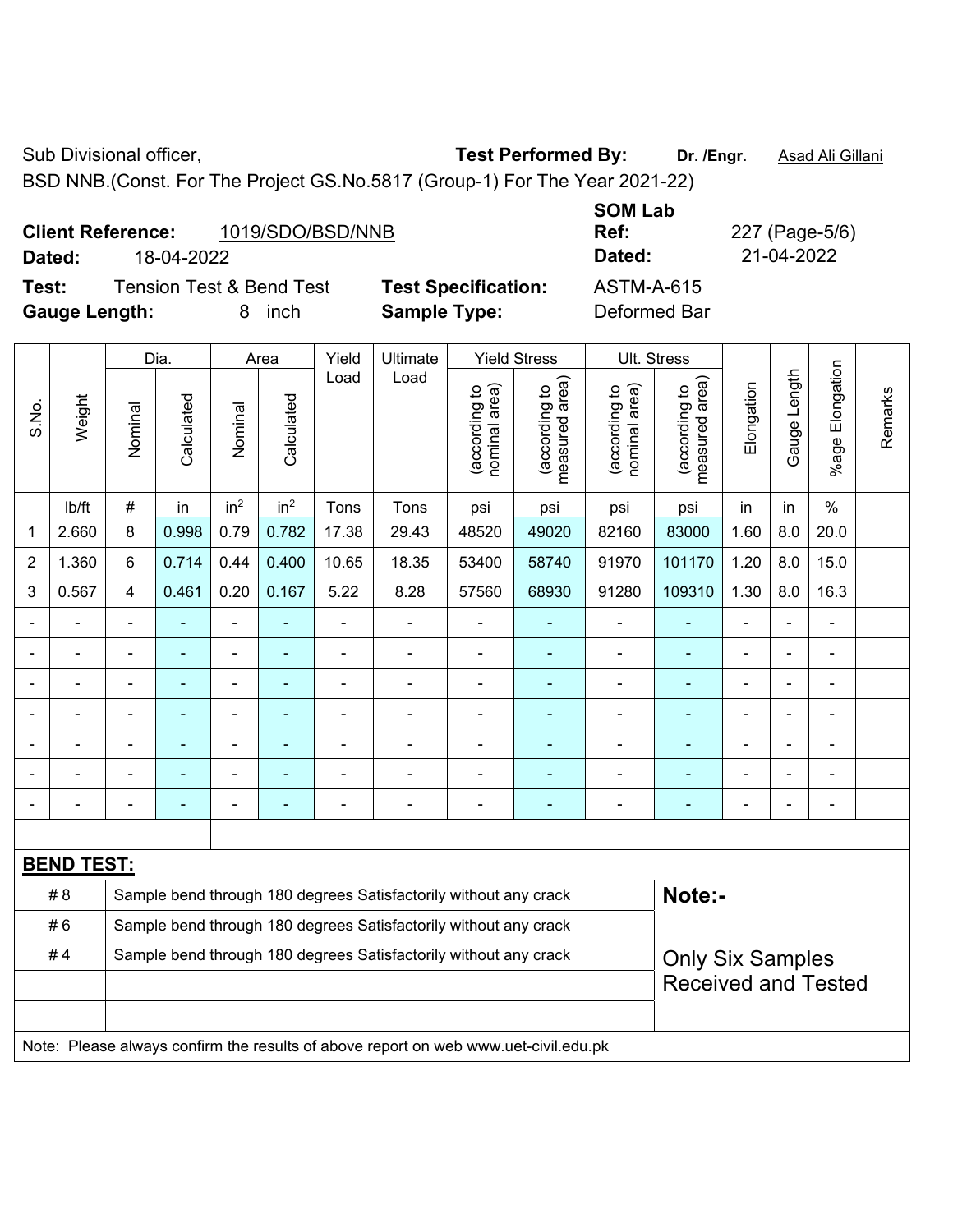**Client Reference:** 1022/SDO/BSD/NNB

Sub Divisional officer, **Test Performed By:** Dr. /Engr. **Asad Ali Gillani** Cub Divisional officer,

**SOM Lab** 

BSD NNB.(Const. For The Project GS.No.5817 (Group-3) For The Year 2021-22)

|                | <b>Tension Test &amp; Bend Test</b><br>Test:<br><b>Gauge Length:</b><br>8 inch |                                                       |                |                              |                 |                | <b>Test Specification:</b><br><b>Sample Type:</b>                                   |                                |                                 | <b>ASTM-A-615</b><br>Deformed Bar |                                 |                |              |                          |         |
|----------------|--------------------------------------------------------------------------------|-------------------------------------------------------|----------------|------------------------------|-----------------|----------------|-------------------------------------------------------------------------------------|--------------------------------|---------------------------------|-----------------------------------|---------------------------------|----------------|--------------|--------------------------|---------|
|                |                                                                                |                                                       | Dia.           |                              | Area            | Yield          | Ultimate                                                                            |                                | <b>Yield Stress</b>             | Ult. Stress                       |                                 |                |              |                          |         |
| S.No.          | Weight                                                                         | Nominal                                               | Calculated     | Nominal                      | Calculated      | Load           | Load                                                                                | (according to<br>nominal area) | (according to<br>measured area) | (according to<br>nominal area)    | (according to<br>measured area) | Elongation     | Gauge Length | %age Elongation          | Remarks |
|                | lb/ft                                                                          | $\#$                                                  | in             | in <sup>2</sup>              | in <sup>2</sup> | Tons           | Tons                                                                                | psi                            | psi                             | psi                               | psi                             | in             | in           | $\%$                     |         |
| 1              | 0.639                                                                          | $\overline{4}$                                        | 0.489          | 0.20                         | 0.188           | 5.07           | 7.80                                                                                | 55870                          | 59440                           | 85990                             | 91480                           | 1.40           | 8.0          | 17.5                     |         |
| ä,             |                                                                                | $\blacksquare$                                        | ä,             | $\overline{\phantom{a}}$     | ÷               | ä,             | $\overline{\phantom{0}}$                                                            | $\blacksquare$                 | $\blacksquare$                  | $\overline{\phantom{a}}$          | $\blacksquare$                  | L,             |              | $\overline{\phantom{a}}$ |         |
|                | ä,                                                                             | $\blacksquare$                                        | ä,             | $\blacksquare$               | $\blacksquare$  | $\frac{1}{2}$  | $\overline{\phantom{a}}$                                                            | $\blacksquare$                 | $\blacksquare$                  | $\qquad \qquad \blacksquare$      | $\blacksquare$                  | $\blacksquare$ |              | $\overline{\phantom{0}}$ |         |
| $\blacksquare$ | ä,                                                                             | $\blacksquare$                                        | $\blacksquare$ | $\overline{\phantom{a}}$     | $\blacksquare$  | $\blacksquare$ | $\frac{1}{2}$                                                                       | $\blacksquare$                 | $\blacksquare$                  | $\blacksquare$                    | $\blacksquare$                  | $\blacksquare$ | ä,           | $\blacksquare$           |         |
| $\blacksquare$ | ÷                                                                              | $\blacksquare$                                        | ä,             | $\blacksquare$               | $\blacksquare$  | L,             | $\frac{1}{2}$                                                                       | $\blacksquare$                 | $\blacksquare$                  | $\blacksquare$                    | $\blacksquare$                  | ä,             |              | $\blacksquare$           |         |
|                |                                                                                | $\blacksquare$                                        | $\blacksquare$ | ÷                            | ٠               | $\blacksquare$ | $\overline{a}$                                                                      | $\blacksquare$                 | ٠                               | $\blacksquare$                    | ۰                               | $\blacksquare$ |              | $\blacksquare$           |         |
|                |                                                                                | $\blacksquare$                                        | $\blacksquare$ | ÷                            |                 |                | $\frac{1}{2}$                                                                       | ä,                             |                                 | $\blacksquare$                    | $\blacksquare$                  | $\blacksquare$ |              | ä,                       |         |
|                |                                                                                |                                                       |                |                              |                 |                |                                                                                     |                                |                                 |                                   | $\blacksquare$                  |                |              | $\blacksquare$           |         |
|                |                                                                                |                                                       | $\blacksquare$ | ÷                            |                 |                | $\frac{1}{2}$                                                                       | ä,                             | ÷                               | $\blacksquare$                    | $\blacksquare$                  |                |              | ÷,                       |         |
| $\blacksquare$ | $\blacksquare$                                                                 | $\blacksquare$                                        | $\blacksquare$ | $\qquad \qquad \blacksquare$ | $\blacksquare$  | $\blacksquare$ | $\blacksquare$                                                                      | $\overline{\phantom{a}}$       | $\blacksquare$                  | ÷,                                | $\blacksquare$                  | ä,             |              | $\blacksquare$           |         |
|                |                                                                                |                                                       |                |                              |                 |                |                                                                                     |                                |                                 |                                   |                                 |                |              |                          |         |
|                | <b>BEND TEST:</b>                                                              |                                                       |                |                              |                 |                |                                                                                     |                                |                                 |                                   |                                 |                |              |                          |         |
|                | #4                                                                             |                                                       |                |                              |                 |                | Sample bend through 180 degrees Satisfactorily without any crack                    |                                |                                 |                                   | Note:-                          |                |              |                          |         |
|                |                                                                                |                                                       |                |                              |                 |                |                                                                                     |                                |                                 |                                   |                                 |                |              |                          |         |
|                |                                                                                | <b>Only Two Samples</b><br><b>Received and Tested</b> |                |                              |                 |                |                                                                                     |                                |                                 |                                   |                                 |                |              |                          |         |
|                |                                                                                |                                                       |                |                              |                 |                | Note: Please always confirm the results of above report on web www.uet-civil.edu.pk |                                |                                 |                                   |                                 |                |              |                          |         |
|                |                                                                                |                                                       |                |                              |                 |                |                                                                                     |                                |                                 |                                   |                                 |                |              |                          |         |

**Dated:** 18-04-2022 **Dated:** 21-04-2022

**Ref:** 227 (Page-6/6)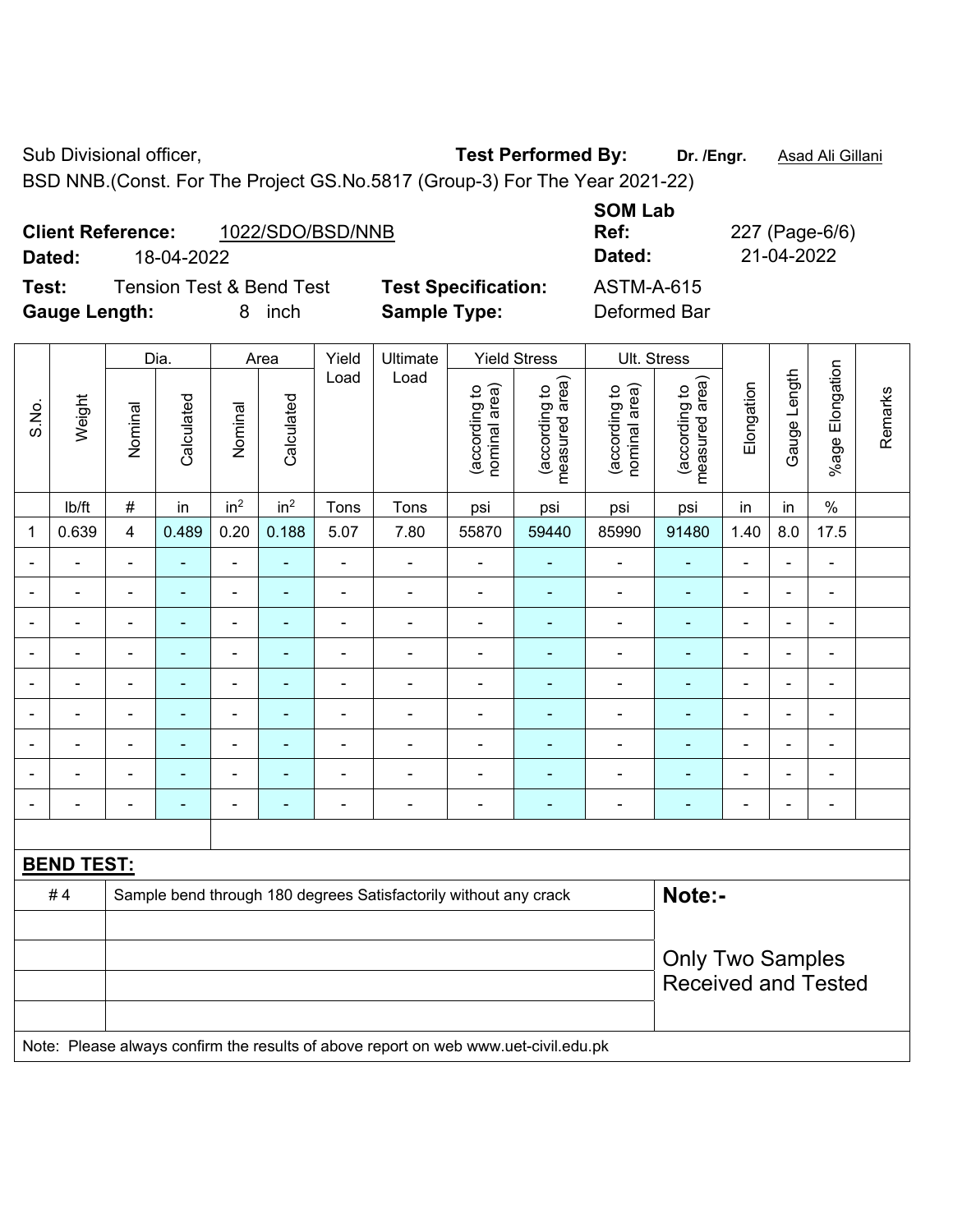**Test Performed By: Dr. /Engr.** S. Asad Ali Gillani

Maj Adnan Khalid ®

Dy Dir MTL.DHA Lahore.

Testing of J-Bolt, Const of (U/G) External Electification works Of Alongwith Street Lighting System Of Pkg E-1,Sec-Q Addl, DHA Ph-9 Prism (M/S DHA-C)

**Client Reference:** 408/241/32/65A/1181 **Dated:** 07-03-2022

**SOM Lab Ref:** CED/SOM/221(Page-1/2) **Dated:** 21-04-2022

**Test:** Tension Test **Test Specification:** ASTM-F -1554

**Sample Type:** J Bolt **Gauge Length:** 200 mm

| S.No. | Diameter | Area            | Yield<br>Load | Ultimate<br>Load | Yield<br><b>Stress</b> | Ultimate.<br><b>Stress</b> | Elongation | Length<br>Gauge | Elongation<br>%age | $\overline{\sigma}$<br>(96)<br>Reduction<br>Area |
|-------|----------|-----------------|---------------|------------------|------------------------|----------------------------|------------|-----------------|--------------------|--------------------------------------------------|
|       | mm       | mm <sup>2</sup> | kN            | kN               | MPa                    | MPa                        | mm         | mm              | %                  |                                                  |
|       | 25       | 491             | 198.00        | 309.00           | 403                    | 629                        | 37.5       | 200             | 18.8               | 48.73                                            |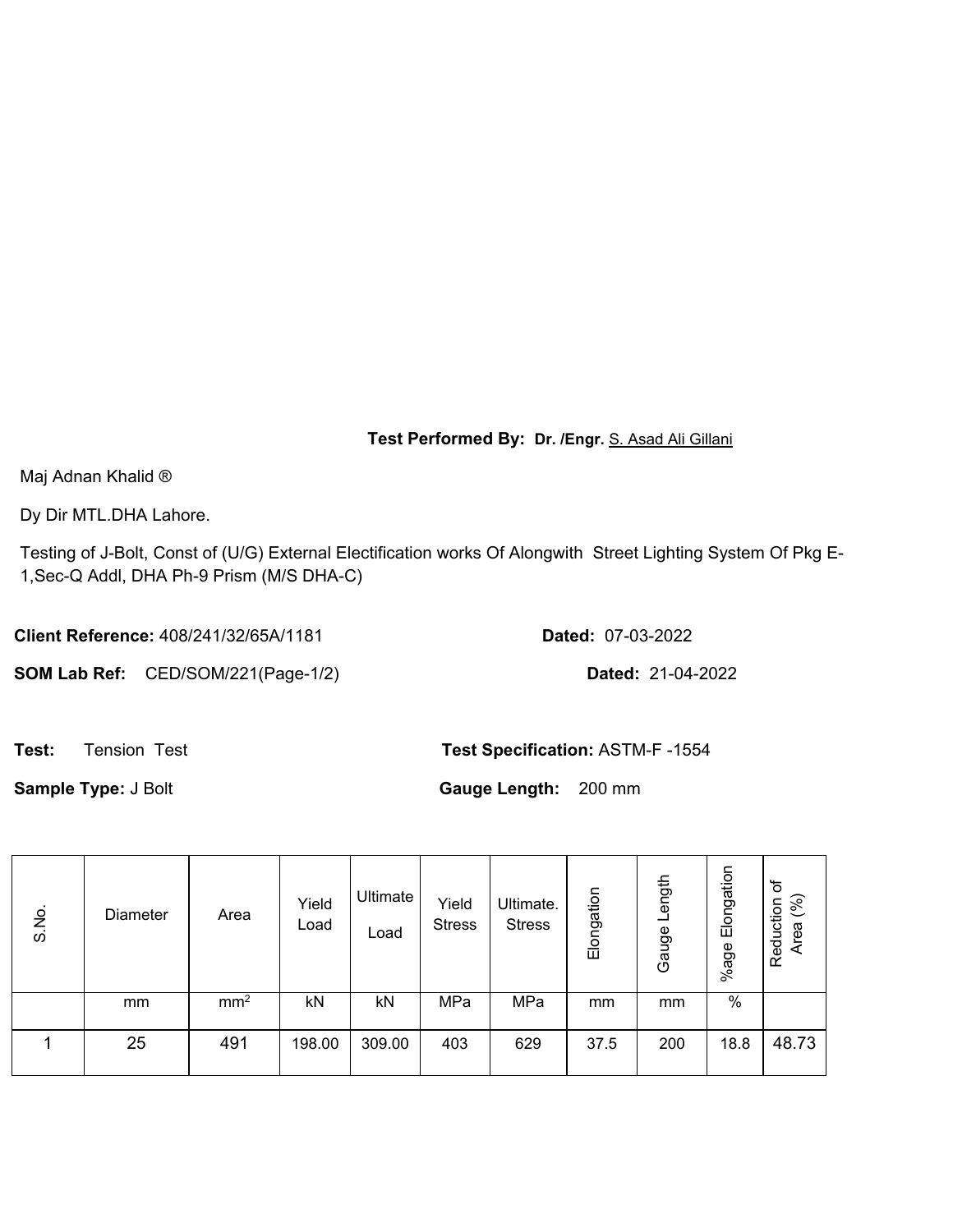| $\overline{2}$                                                                      | 25 | 491                        | 195.00 | 310.00 | 397 | 632 | 40.0 | 200                     | 20.0 | 49.30 |  |  |
|-------------------------------------------------------------------------------------|----|----------------------------|--------|--------|-----|-----|------|-------------------------|------|-------|--|--|
| 3                                                                                   | 25 | 491                        | 197.70 | 308.20 | 403 | 628 | 37.5 | 200                     | 18.8 | 47.00 |  |  |
| $\overline{4}$                                                                      | 25 | 491                        | 195.50 | 306.20 | 398 | 624 | 40.0 | 200                     | 20.0 | 48.16 |  |  |
| 5                                                                                   | 25 | 491                        | 195.70 | 307.20 | 399 | 626 | 42.5 | 200                     | 21.3 | 49.30 |  |  |
| $6\phantom{1}6$                                                                     | 25 | 491                        | 195.70 | 306.20 | 399 | 624 | 42.5 | 200                     | 21.3 | 49.30 |  |  |
|                                                                                     |    |                            |        |        |     |     |      |                         |      |       |  |  |
|                                                                                     |    |                            |        |        |     |     |      | Note:-                  |      |       |  |  |
|                                                                                     |    |                            |        |        |     |     |      | <b>Only Six Samples</b> |      |       |  |  |
|                                                                                     |    | <b>Received and Tested</b> |        |        |     |     |      |                         |      |       |  |  |
| Note: Please always confirm the results of above report on web www.uet-civil.edu.pk |    |                            |        |        |     |     |      |                         |      |       |  |  |